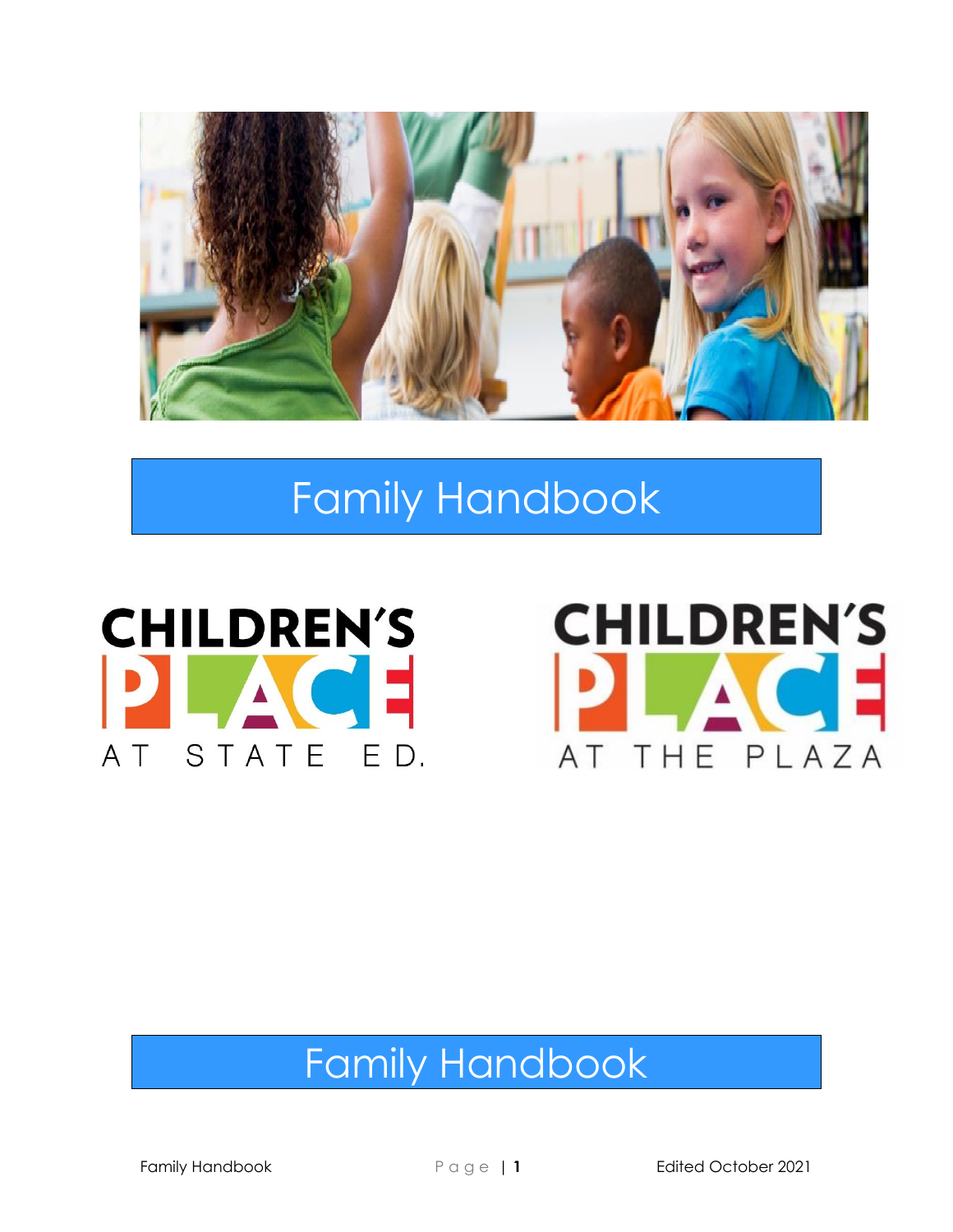# **GENERAL INFORMATION**

#### **Vision Statement**

Our early childhood center is a diverse community of families and educators that inspires our children to be confident individuals, community-minded citizens, and life-long learners.

#### **Brief History and Description**

The Children's Place at the Plaza (The Children's Place) was established in 1979 primarily to serve children of New York State employees. The Center has two locations:

- a. On the Empire State Plaza, and
- b. in the Swan Street Building.

Pierce Hall was established in 1979 as a parent cooperative, with a commitment to provide loving, nurturing, child-centered day care to a culturally and economically diverse community of families who value non-violent and nonsexist principles. Originally located at the downtown SUNY campus, the center relocated in 1996 to Madison Avenue. Pierce Hall eventually merged with The Children's Place in 2003.

Children's Corner Day Care Center was established in 1990 to provide quality child care for the employees of New York State's Education Department, Legislature and various NYS Executive agencies.

The merger of these three centers provides the opportunity for all programs to continue to grow and offer a quality early care and learning alternative. The Children's Place at the Plaza, as it is now known, looks forward to having the opportunity to be a part of your child's learning experience.

The Children's Place is licensed by the New York State Office of Children and Family Services (OCFS) and complies with its rules and regulations. The Center is inspected on a regular basis by the Fire Department, Department of Health, OCFS, and other regulating authorities. The Center's license to operate is posted inside each location's main office.

In addition, we make an effort to implement the guidance of the State Education Department, as well as the recommendations of leading experts in early care and learning.

#### **Board of Directors**

The Children's Place is a non-profit corporation, operating in accordance with a set of by-laws. The governing body is the Board of Directors. The list of current Board members is posted on the Center's website.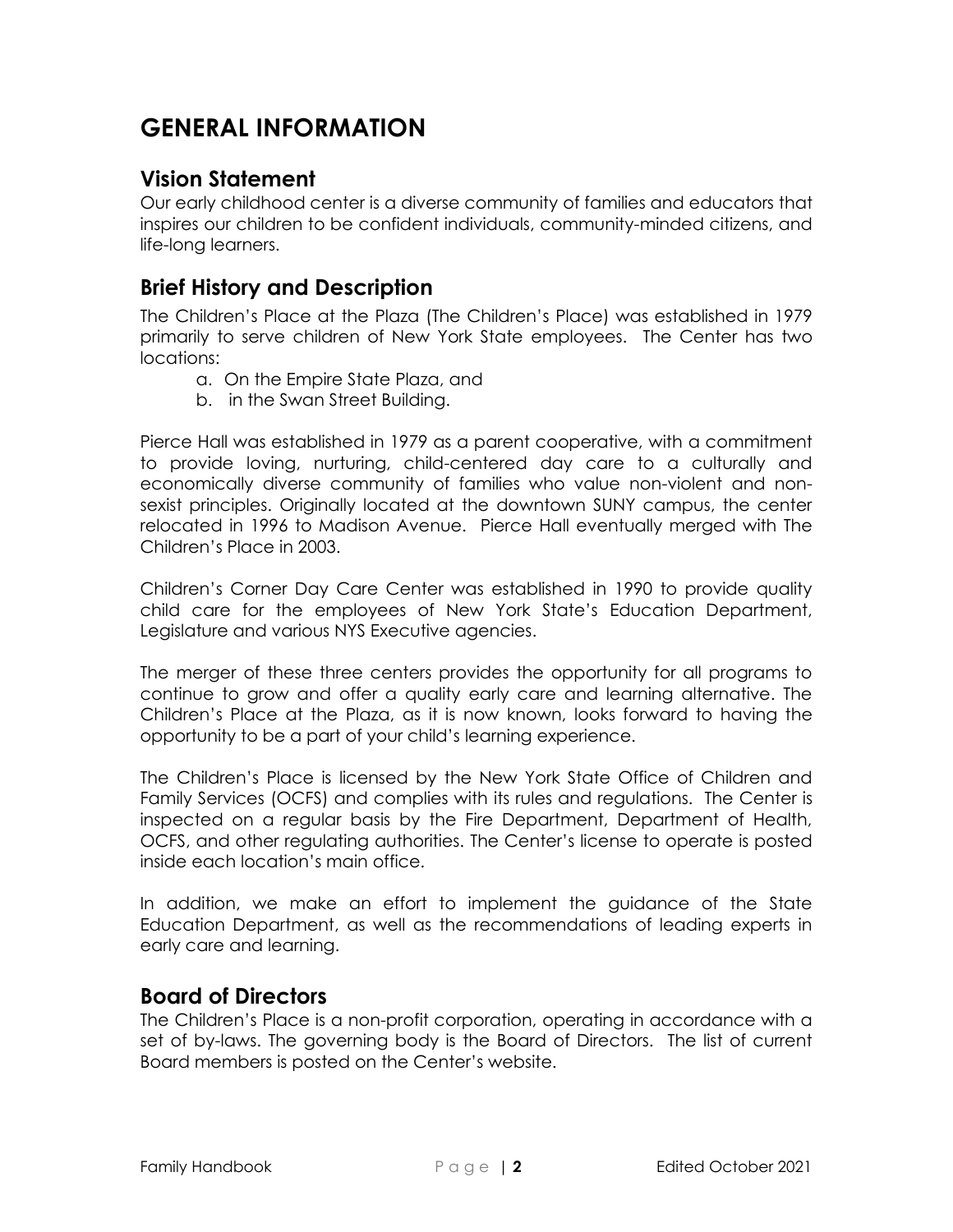Parent participation on the Board and committees is essential for maintaining and developing the Center's operation. The standing committees are mandated by the by-laws. In addition, special committees are often formed to facilitate specific projects or events. If you would like more information or would like to become a member of the Board, please contact the Center Director or a board member for more information.

## **Center Philosophy**

The goal of The Children's Place is to provide a safe, stimulating, and loving atmosphere in which children can grow and learn at their own pace. Our nurturing environment helps children learn to express themselves, develop curiosity, and become independent and self-disciplined.

We believe that *how* children learn is as important as *what* they learn. We teach values by living them. We actively affirm each child's sense of self and unique cultural heritage, and demonstrate acceptance and respect of others.

We offer our children a multicultural, multiracial educational experience. We make every effort to use books and role models that portray men and women of all ethnic groups and in a variety of roles.

We teach consideration by being considerate of children and each other. We teach gentleness by treating the children gently. We teach respect for nature by caring for plants, flowers, and animals. We teach respect for others' property by respecting the children's property. We teach the value of love by loving the children.

We teach non-violence by offering our children problem solving strategies. Toy weapons and violent play are not permitted.

We give each child the opportunity to be a unique and special individual

## **Ages Served**

- 6 weeks to 5 years
- Kindergarteners -12 years; school-age programs

## **Hours of Operation**

- Children's Place at State Ed: 7:00 a.m. to 5:30 p.m.
- Children's Place at the Plaza: 7:00 a.m. to 5:30 p.m.

#### **Admissions Requirements**

Children must be between six weeks and twelve years of age to enter the Center. They must be up to date with required vaccinations and in good health as verified by a physician's medical form and vaccination list. This form is required upon admittance and annually thereafter. Priority for admission is given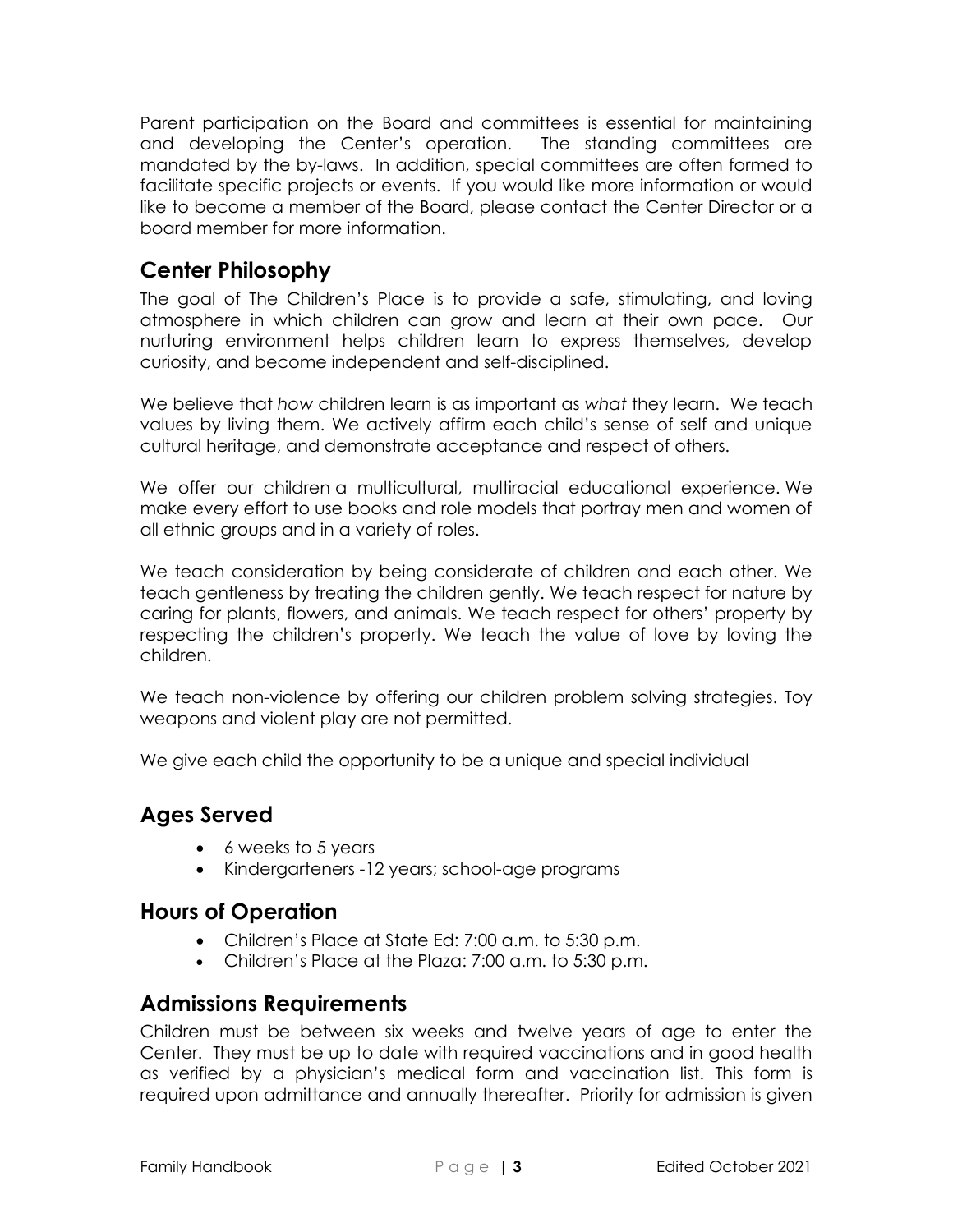to children of New York State employees and to siblings of children currently enrolled in the Center. The Center only accepts full-time, and in certain circumstances part-time tuition payments.

Parents are encouraged to visit the Center prior to their child's enrollment and to visit the classroom with their child once or twice before starting full-time in order to facilitate the transition for the child and family, and set the stage for a enjoyable experience.

The Center does not discriminate on the basis of race, color, religion, sex, national origin, sexual orientation or disability.

# **Parking**

Children's Place at State Ed: Parking for the purposes of dropping off and picking up children at the main Center is located at metered spots located on the west side of Hawk Street.

Children's Place at the Plaza: Parking for the purposes of dropping off and picking up is located outside the Swan Street Building. Parking is also available in the spaces labeled *twenty-minute visitor* parking. Spaces labeled *reserved* are only for New York State employees who pay for these spaces. They are not to be used at any time during the workday. In addition, families in the Crystal room may use the metered parking on Madison Avenue.

# **PROGRAM**

## **Curriculum**

The Center implements The Creative Curriculum in each classroom. The Creative Curriculum is a developmentally appropriate program that promotes children's social-emotional development and learning in the core areas of literacy, math, science, and social studies. The learning objectives of this program are aligned with the New York State early learning objectives for Pre-Kindergarten. Individual goals and objectives are determined for each child based on observations by the classroom teachers. Developmental assessments are completed twice a year and parent-teacher conferences are offered at these times.

There are four age units in the center. The Infant Unit is for children from 6 weeks to 18 months old. The Toddler Unit is for children from 18 months to approximately 3 years. The preschool program serves children from 3-5 years. Each classroom is staffed by a head teacher and an assistant teacher. The School Age Program serves children ages five to twelve years and is available during most school breaks and summer. Children are transitioned into each classroom on the basis of several criteria including age, developmental skills and space availability.

Infant schedules are determined by the needs and development of the children enrolled. As The Creative Curriculum requires, each infant's routine for eating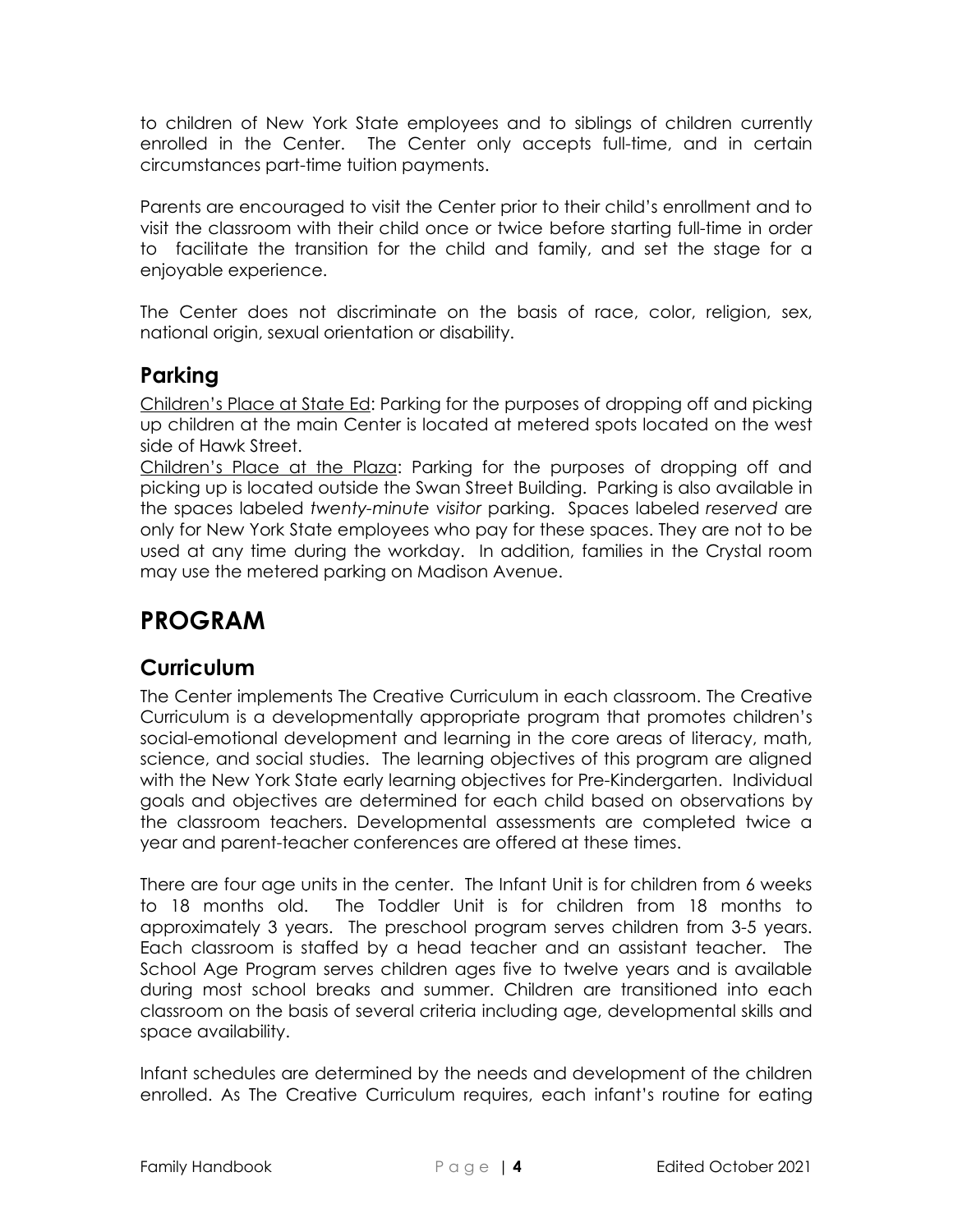and sleeping is determined by his/her individual needs rather than the needs of the group. This routine is the vehicle with which social-emotional development will be achieved. Infants are exposed to a variety of activities and experiences that allow them to actively explore their environment. Developmentally appropriate language is used extensively as this is essential for infants to learn about their world. All infant rooms are Freedom of Movement certified. This means that infants are free to develop naturally develop at their own pace without the use of equipment such as swings and bouncy seats.

Our toddler rooms focus on the premise that toddlers are active learners. They are constantly exploring the world around them; touching, feeling, and tasting. With this in mind we provide opportunities for child initiated activities that provide plenty of time for play and exploration. We know that toddlers at one moment "want to do it themselves" and at other moments want to be cuddled and hugged. Both are strongly encouraged.

Preschool children learn through play. Our children learn through experimentation, observation and exploration as we provide a hands-on environment. The preschool rooms are arranged into learning centers including but not limited to: dramatic play, creative art, manipulatives, blocks, library, woodworking, sand/water play and writing.

The school-aged program allows children to explore their individual interests. Each week has its own interesting and age-appropriate theme and includes local field trips and excursions.

All classrooms visit the local library, parks and museum on a regular basis. It is also important to note that all classrooms go outdoors in all types of weather (except when it is below 20 degrees or heavy rain). It is our goal to provide a well balanced program that provides opportunities for both active and quiet play and learning, as well as individual and group activities.

#### **Arrival and Departure**

Parents must accompany their child into the classroom and sign the child in each day. When leaving, they must also sign them out on the appropriate form. Parents should assist their child with their outer clothing and make sure that the child is comfortably settled into the classroom and under the care of a staff member before leaving**.** It is highly recommended that information is shared about the night before as it may affect their child's behavior during the day.

Saying goodbye can be difficult for both the child and family. It is best to say goodbye to your child and let them know when you will be back (ex. after snack, after nap, before story-time). Children are learning to build trust and need to know you are leaving, so we ask that you never sneak out without saying goodbye. The teachers will help you with this transition and please know you can always ask for help if needed. Also, if you would like, the teachers can call you later in the day and let you know how your child is doing.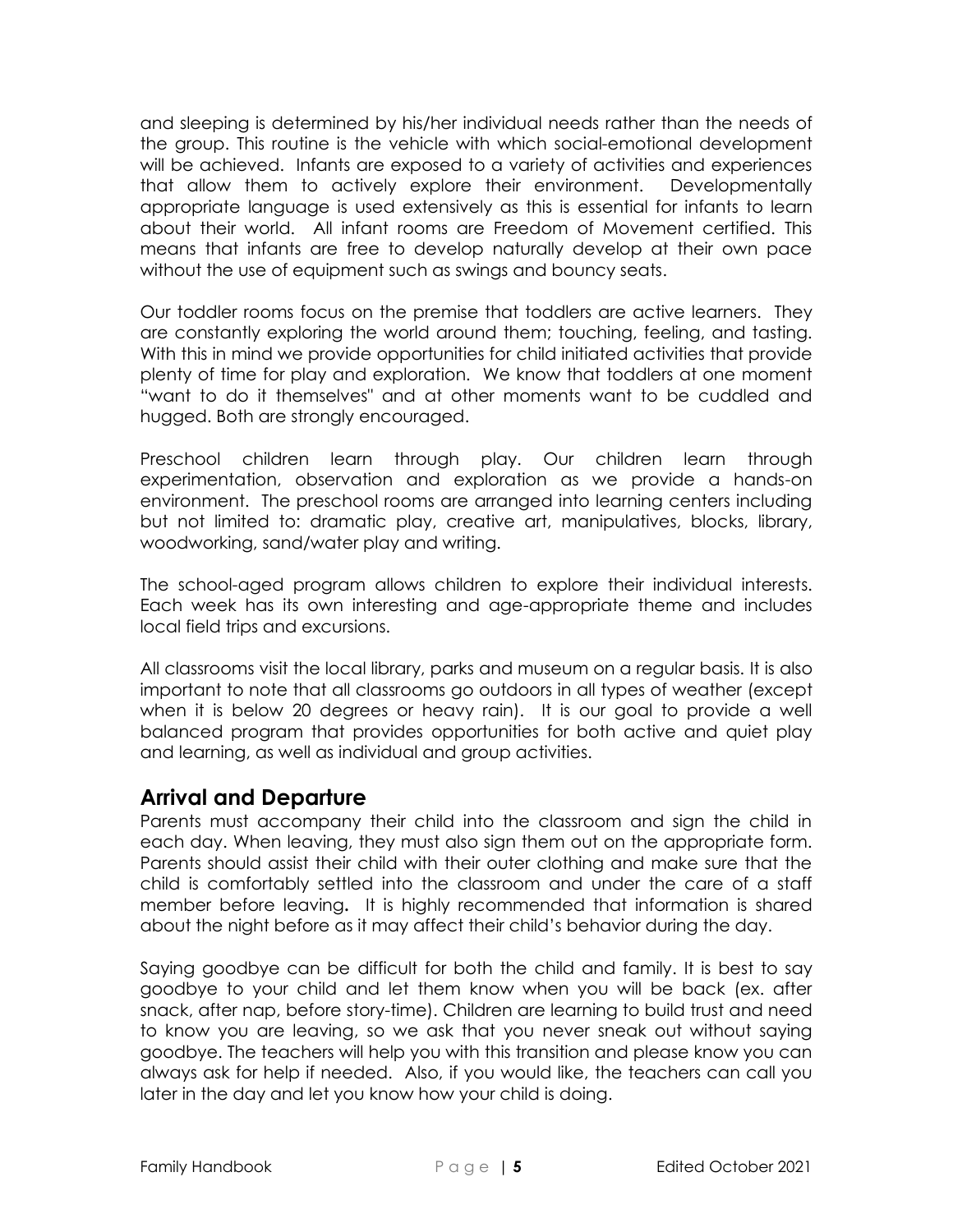Children will only be released to individuals who have been authorized for pick up as indicated on the release form. There will be no exceptions to this policy. Custodial parents or legal guardians can make changes to this form at anytime. Staff will ask for proof of identification (picture ID only) if they do not personally know the authorized individual. Security codes are not to be given to anyone, including people who are authorized to pick up the child. Additionally parents should not open the door to anyone.

The closing times for both locations are listed below. Parents are asked to arrive prior to this time and to leave by closing time. As children who are waiting for late parents often become upset, it is best for the child if the parents arrive before closing:

- Children's Place at State Ed**.:** 6:00 p.m.
- Children's Place at the Plaza: 5:30 p.m.
- The Crystal Room: 5:30 p.m.

#### **Inclement Weather Policy**

During inclement weather, the Board of Directors will determine if the center should delay opening or close for the day. The Board will consider the status of Albany City School District and National Weather Service Advisories when making this determination.

Announcements will be made on local television and radio under closings/ delays. Stations will list both locations*.* When the Center delays opening, we will open at 9am and breakfast will not be served, so please make sure that children eat at home. If the Center closes early due to weather, parents will be contacted by phone. Please ensure that the Center has an up-to-date phone number where you can be reached.

#### **Classroom Transitions**

Children are moved from one age group to the next when they are chronologically and developmentally ready. Parents are contacted when a child is considered ready to move to discuss the transition. The child is provided opportunities to visit the new classroom and to interact with the children and staff of the new room prior to the actual move. A formal transition period of one week (unless there is the need for more time) will be planned to allow the child time to adapt to the new children, staff, and classroom. In addition, a conference may be scheduled with the parents and the involved staff.

#### **Staff**

The Center recruits well-trained, professional staff, who desire to work with children and their families. We support employees' growth both professionally and personally. The Center provides professional development and staff trainings to maintain our high-quality environment.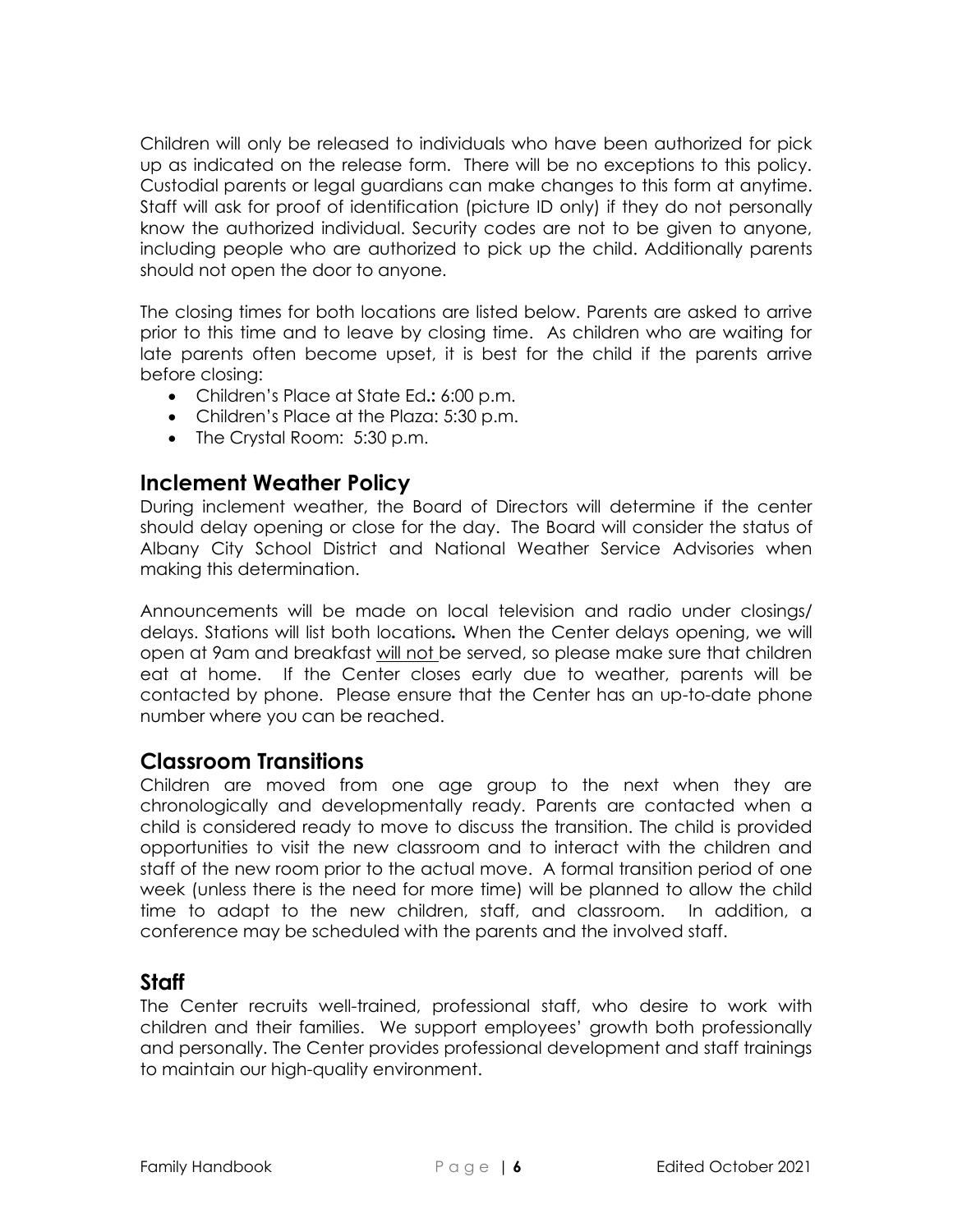Each class is directed by a Lead Teacher and a full-time Assistant Teacher. In addition, there is a floater who moves among the classrooms on a daily basis as necessary. Part-time college students studying Early Childhood Education at local colleges may also be present in the classrooms from time to time. As fulltime staff departs for the day (in half-hour intervals) they are replaced by afternoon staff who continue the children's day. All teaching staff is supervised by Program or Site Directors, an Assistant Director, and the Executive Director.

The Center is an equal opportunity employer and does not discriminate on the basis of race, religion, sex, gender, national origin, sexual orientation or disability. Staff is selected on the basis of their educational certification in early childhood education, experience with young children, personal philosophies on early childhood education and their ability to provide warm, nurturing care to children and their families.

The Office of Children and Family Services (OCFS) requires that all head teachers must have at least an Associate's Degree in Early Childhood or a Child Development Associate credential with two years experience. All assistants must have at least a high school diploma or extensive early childhood education experience. Staff is selected not only for their Early Childhood backgrounds, but also for personal qualities that will help promote a caring environment for the children. All staff is screened through OCFS Central Registry of Child Abuse and Maltreatment.

#### **Staff Development**

The Office of Children and Family Services (OCFS) requires that all directors and staff complete at least 30 hours of professional training every two years. In addition, staff are required to attend regularly scheduled meetings, periodic inhouse trainings**,** and various professional conferences.

## **Clothing**

Please be sure that your child's clothing is comfortable, washable, and allows for self-dressing. Clothing should be marked with the child's name and be appropriate for messy and/or active play (paint smocks are provided).

When the weather is cold, all children should have mittens, hats and a jacket to layer over clothes. Parents must provide snow pants and boots for children to play in the snow. Remember that boots become very warm if worn all day, so please provide alternate shoes for indoors. When it rains, please provide boots and a raincoat. If your child wears dresses or jumpers with tights, please provide extra pants to cover their legs.

Sneakers must be provided for safe, active outdoor play (jelly shoes and sandals do not provide necessary protection and are discouraged). The wearing of jewelry, chains and earrings is also strongly discouraged. The Center is not responsible if any such items become lost or damaged.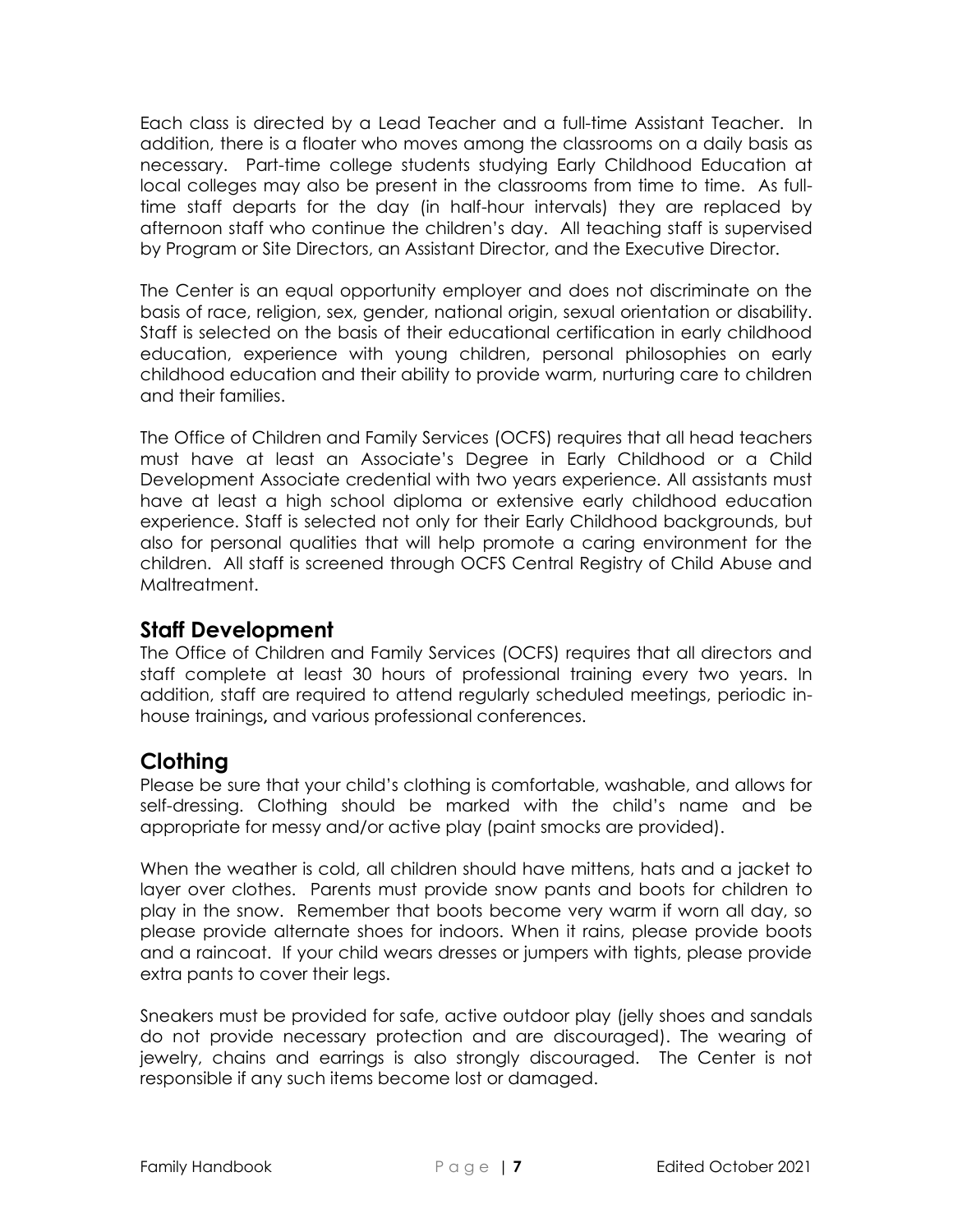Please keep a complete extra outfit in your child's cubby, including spare socks and underwear. Remember to change the extra clothes when the seasons change.

#### **Meals**

Older infants, toddlers and preschoolers are served breakfast, lunch and an afternoon snack. Breakfast is intended for children who arrive before 9:00A.M. Please plan on feeding your child breakfast at home if you will be arriving later than 9:00A.M.

Meals are prepared on site and are served family style. Staff members eat with the children seated together around the table with all meal components in the center. This time is used to extend language experiences, model good manners, and create a relaxed atmosphere. Your child will be encouraged to serve him/herself and to try each food component that is being offered. Parents are always invited to join the children during lunchtime.

The Center participates in the Child and Adult Care Food Program as administered by the Division of Nutrition of the New York State Department of Health. The menus are prepared using a four-week cycle. Be sure to check out the healthy choices posted in the main hallway and classrooms.

## **Food Policy**

Each day the Children's Place provides meals for breakfast, lunch and afternoon snack that are prepared on the premises and that meet Federal Child and Adult Care Food Program (CACFP) nutritional guidelines.

CACFP guidelines ensure that infants between the ages of twelve months and eighteen months, toddlers and preschoolers receive balanced meals that include the following food components:

- Milk (whole milk for infants and toddlers, 1% milk for preschoolers)
- Fresh fruit or 100% juice and/or vegetable
- Whole grain
- Meat or meat alternative

CACFP guidelines ensure that infants between the ages of six weeks and twelve months receive balanced meals that include the following food components:

- Breast milk or iron-fortified infant formula
- Fruit and/or vegetable (introduced at four months to seven months)
- Iron-fortified infant cereal or bread/cracker product (introduced at four months to seven months)
- Meat or meat alternative (introduced at eight months to twelve months)

The Center offers Parent's Choice formula to infants aged six weeks to twelve months. You may use the *Statement Regarding Child Meal Program* form in your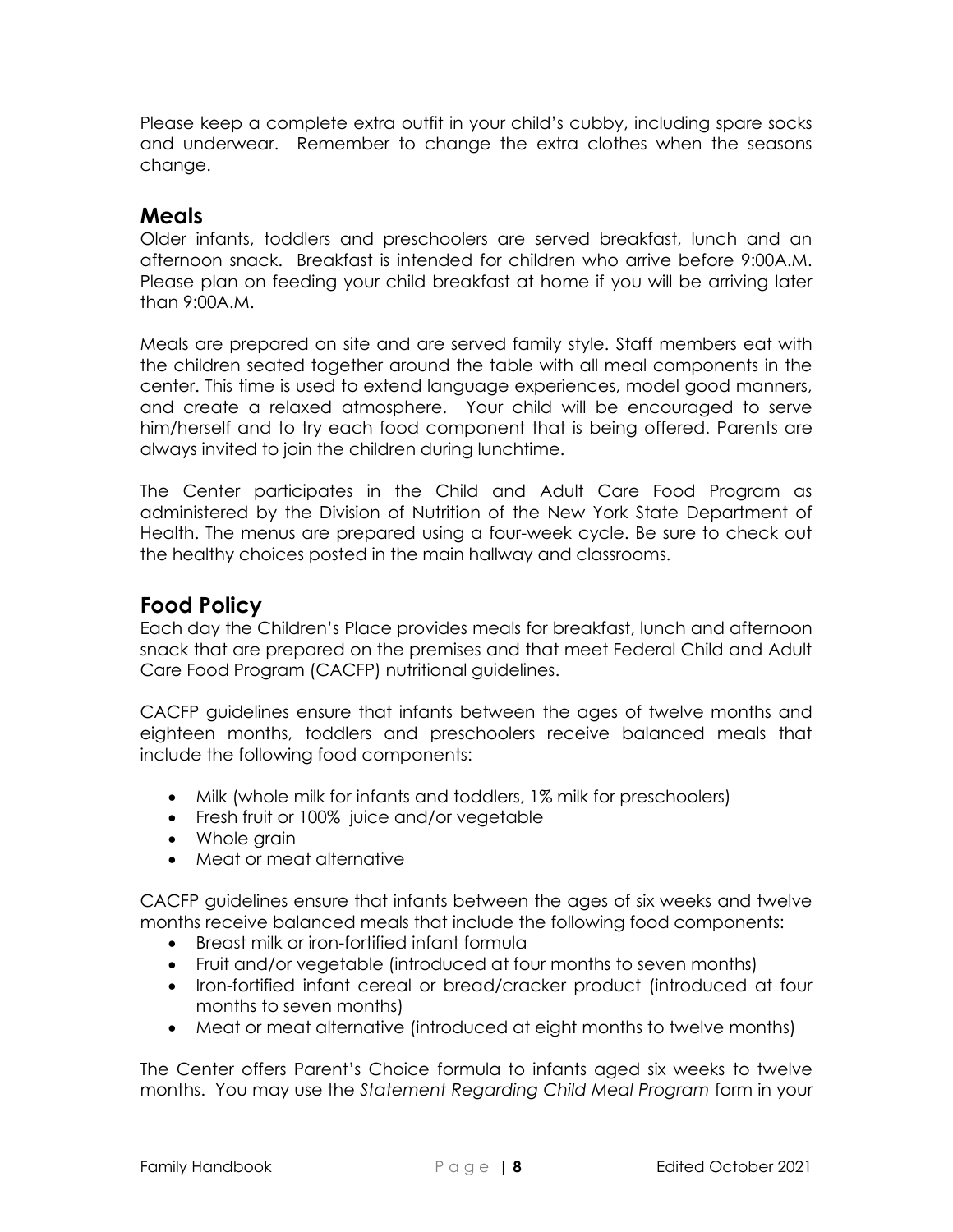enrollment package to accept the Center's offer or to decline it and provide your own brand of formula/breast milk.

## **Breastfeeding Policy**

We encourage and support families who choose to breastfeed their children. To show our commitment, all families who choose to breastfeed can expect the following while their baby is in our care:

- There will always be a clean, comfortable, and private space available to pump or breastfeed. There will be an outlet, access to running water, and a refrigerator close by.
- Refrigerator and freezer space will be available to store expressed breastmilk. Each container of breastmilk provided must be clearly labeled with the child's name and the date the milk was expressed.
- Families are always encouraged and welcome to come to our center to breastfeed, express milk, and/or provide breastmilk whenever they choose.
- Formula and or solid foods will not be given without first checking with the child's primary caregiver(s) as per our infant feeding plan.
- All infants will be fed on demand, in coordination with the infant's normal feeding schedule, and in response to their hunger and fullness cues. Babies will be held while being fed, and bottles will never be propped.
- Evidence-based educational materials and resources are available to help answer common questions and concerns about breastfeeding or breastmilk.
- Staff of Children's Place at the Plaza Inc are offered the same accommodations as families of enrolled infants as described above
- Staff receive training and updated information on topics such as benefits of breastfeeding, sanitation, and safe storage and handling of breastmilk.

#### **Food Allergies**

Our center has a no-nut policy to protect the safety of children with severe allergies. Parents should be mindful of this policy when bringing food into the center. Many packaged foods, such as granola bars or doughnuts, are prepared alongside products that contain nuts in processing plants and are not permitted in the center.

If your child has allergies please provide documentation from your family's physician. Once documentation has been provided the center may prepare meal substitutes for your child.

## **Allergy And Anaphylaxis Policy**

#### **Anaphylaxis Prevention**

Upon enrollment and whenever there are changes, parents/guardians will be required to provide the program with up-to-date information regarding their child's medical conditions, including any seasonal, environmental or food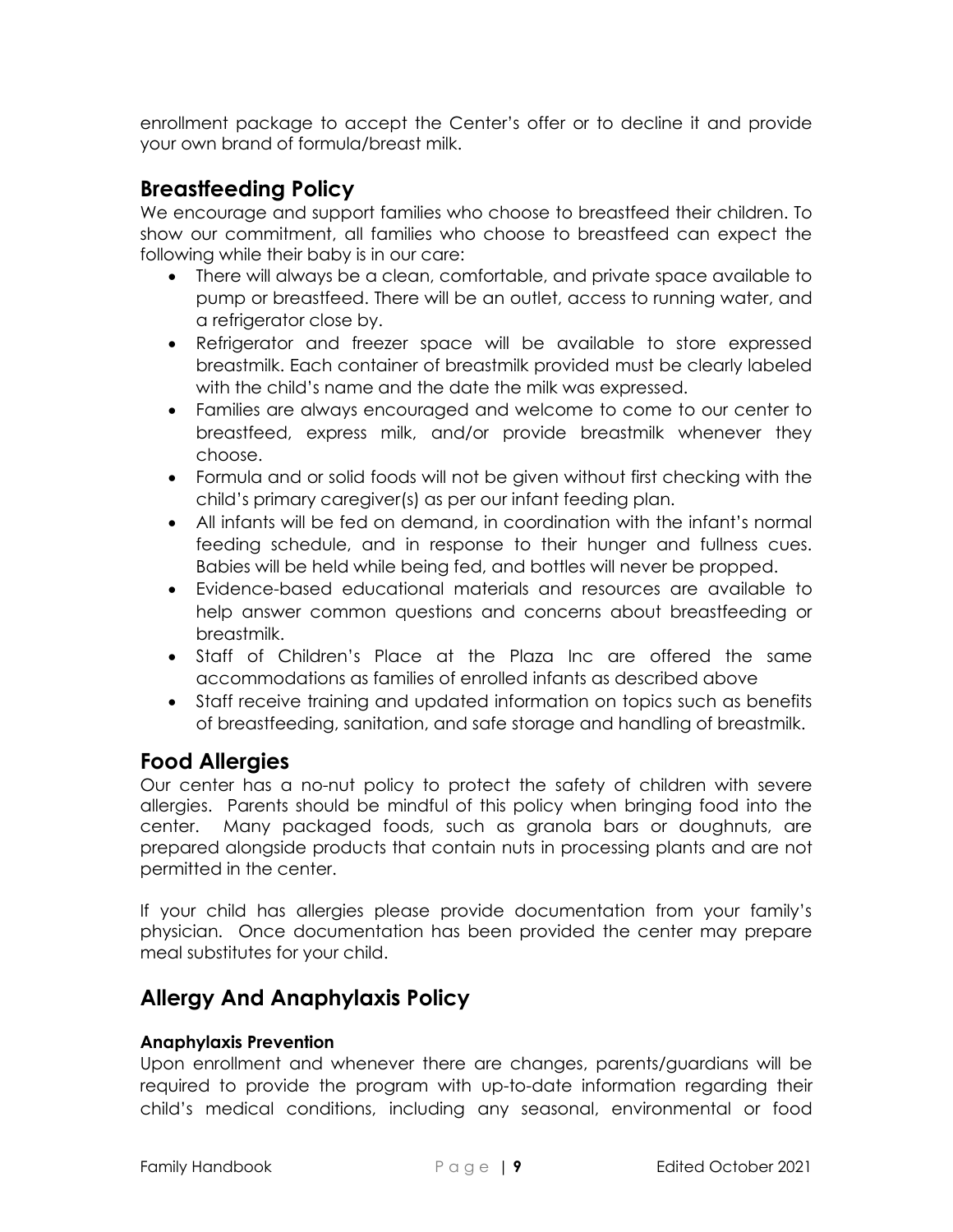allergies the child may have, and any emergency medications prescribed for potential anaphylaxis. The parents/guardians will work in conjunction with the program and the child's physician to complete the documents required for any allergy that the child may have. These documents will guide all staff in the necessary actions to take during an allergic or anaphylactic reaction. The program will keep these documents and any emergency medications in a designated area known to all staff members as outlined in the program's healthcare plan and will ask for updated paperwork when necessary.

#### **Documents:**

Any child with a known allergy must have the following documents on file:

- NYS OCFS form 7006-Individual Health Care Plan for a child with Special Healthcare Needs or approved equivalent
- NYS OCFS form 6029- Individual Allergy and Anaphylaxis Emergency Plan or approved equivalent
- NYS OCFS form 7002- Medication Consent Form or approved equivalent

These forms will be completed by the child's parents in conjunction with the program and the child's physician. In the event of an anaphylactic reaction, staff will call 9-1-1 and follow the instructions outlined in these documents.

#### **Staff Training**

All staff members will be trained in the prevention, recognition and response to food and other allergic reactions and anaphylaxis upon hire and at least annually thereafter. In addition, at least one staff member will complete the required NYS training on allergies and anaphylaxis. A number of staff will also maintain certifications in CPR & First Aid and medication administration. If a child with an allergy requires the administration of Epinephrine or other emergency medications, the parents will be required to train any staff member caring for that child on the administration of the prescribed medication.

#### **Strategies to Reduce the Risk of Exposure to Allergic Triggers**

Each classroom will have a list of individual children's allergies that is visible to all staff and volunteers caring for the child. All staff will take steps to prevent exposure to a child's known allergy, including but not limited to reading food labels. Handwashing, cleaning and all other regulations related to allergies and anaphylaxis as outlined in the OCFS Childcare Regulations will be followed by all staff and volunteers.

#### **Communication**

Upon enrollment of a child with a known allergy, all staff and volunteers will be made aware of the child's allergy and associated medication needs, as well as ways to reduce the risk to exposure to said allergen. In addition, all parents and children will be made aware of any allergies in the classroom, as well as actions being taken to reduce exposure. Confidentiality will be maintained when discussing any child's allergies with parents.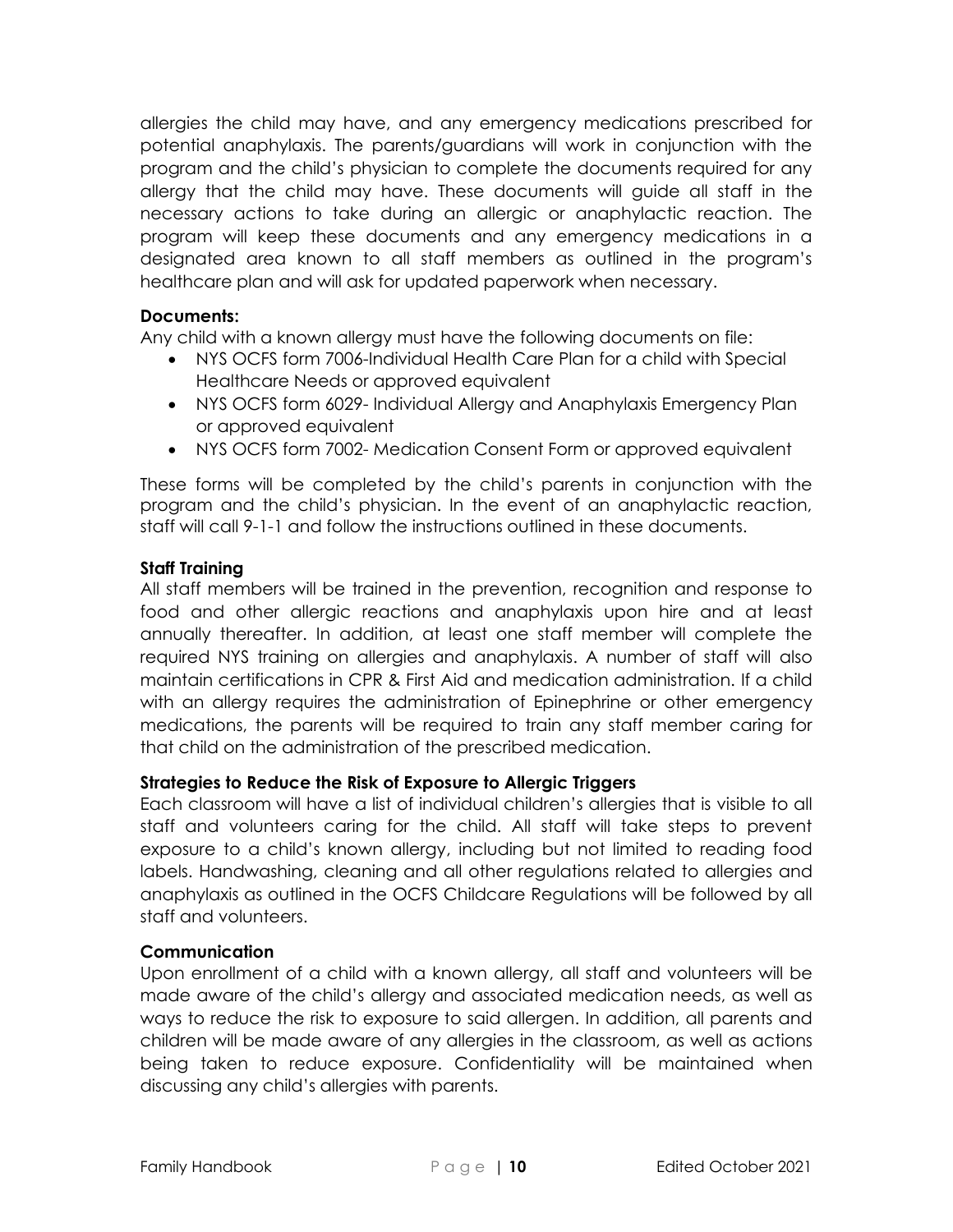## **Birthdays**

Birthdays are very special days in the life of a young child and families are certainly welcome to celebrate this special day at the Center with their child. We ask that parents please limit the celebration to cake, cupcakes, or fruit to share with friends at snack time. For such special occasions, review our food policy before making any purchases. All food must be purchased at a store or bakery and must include a complete list of ingredients. Please be advised that the Center does not allow any homemade food for special occasions, any food containing nuts, or food that does not have a list of ingredients clearly marked. Candy may not be served in the center at any time. Please make arrangements with your child's teacher if you wish to share food with other children for birthdays or holidays.

#### **Naptime**

The OCFS requires that the Center provide a nap or quiet period when a child can lie down to rest (ours is approximately 1-3pm). We do our best to make naptime a relaxing time so that children may fall asleep if needed. Please know that if your child does not fall asleep, they will be given the opportunity to look at books, listen to music or play quietly. The infant room is the exception since children are on their own schedule for napping.

Each child is provided with a cot or crib. Parents are asked to provide a small blanket for their child, a sheet and a snuggly if desired. Each Friday, bedding is to be taken home for laundering and returned the following Monday.

## **Field Trips**

Field trips and walks are considered an important part of the educational program. Periodically the toddlers and preschoolers will leave the building to attend a concert at the Egg or go on another type of excursion. Please know that on any occasion that the children will travel by bus you will receive advance notice and will be asked to sign a separate permission slip. Each child must have written permission of his/her parent or guardian prior to participating in the activity. Permission slips will clearly indicate the location, date, and method of transportation being used. No child will be allowed to attend a field trip without written permission. We also strongly encourage parents to join us to learn and have fun with the classroom and also to provide extra supervision.

# **PARTNERSHIP WITH FAMILIES**

## **Free and Open Communication**

Our program is based on developmentally appropriate practices and continued family support & engagement that is critical to the provision of quality early care and learning. We consider parents to be valuable partners and a great resource to the Center. Families are encouraged to provide any information about their child and family to enable staff to build on their individual family experience to address both the unique needs and interests of each child.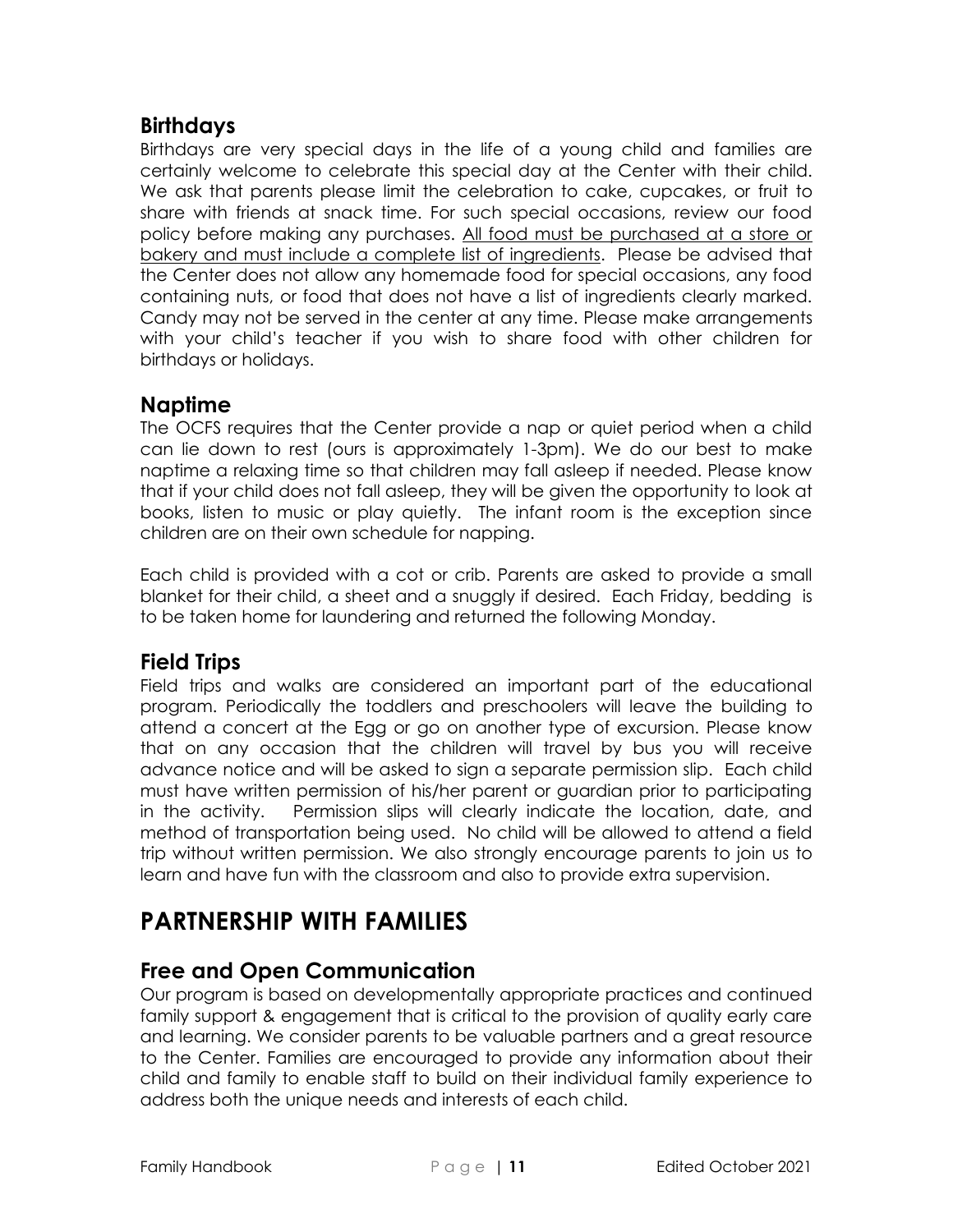*We believe that regular communication between staff and families helps to build trust and enhance comfort levels for our families and staff. Staff members will communicate with families on a daily basis in writing and/or verbally. Other ways we share information include: bulletin boards located just inside the front*  entrances with information specific to the individual center as well as general *community events, classroom bulletin boards, memos and daily reports. It is our desire to promote an atmosphere of open communication; please feel free to share your thoughts and concerns with us!*

Be sure to visit our website at<http://childrensplaceattheplaza.org/> and sign up to receive important Center updates.

#### **Parent Engagement**

Family social events are an important part of the Center. Events are held periodically in order to promote parental involvement. During these times information is freely exchanged about the Center, any upcoming events, ways that families can help the Center, parenting concerns, etc. The meetings are held at lunch time and everyone is invited and encouraged to attend.

#### **Conferences**

At various times throughout your children's enrollment in the center including transitions from one classroom to another and the completion of an assessment, you will have the option of attending a conference with your child's teacher. These conferences allow families the opportunity to discuss their child's development on an individual basis.

#### **Open-door Policy**

Parents are welcome and encouraged to visit and observe their child at any time throughout the day and to join in the activities of the classroom. We believe that parent visits enhance the program by promoting communication and continuity between the Center and the home. To ensure the safety of the children however, we do not permit other visitors such as family and friends, without prior consent from the parents concerned. If approved to visit, we will also require proper identification.

#### **Behavior Management Policy**

The goal of The Children's Place is to create a safe and nurturing environment for our children.

Discipline involves guiding a child to treat themselves and others with respect. We believe that the purpose of discipline is to assist a child in developing the social skills needed to successfully function in a diverse setting. Our goal is to help children develop respect for themselves and others.

We attempt to minimize the need for discipline by listening to the children, observing behaviors and setting up activities in ways that will encourage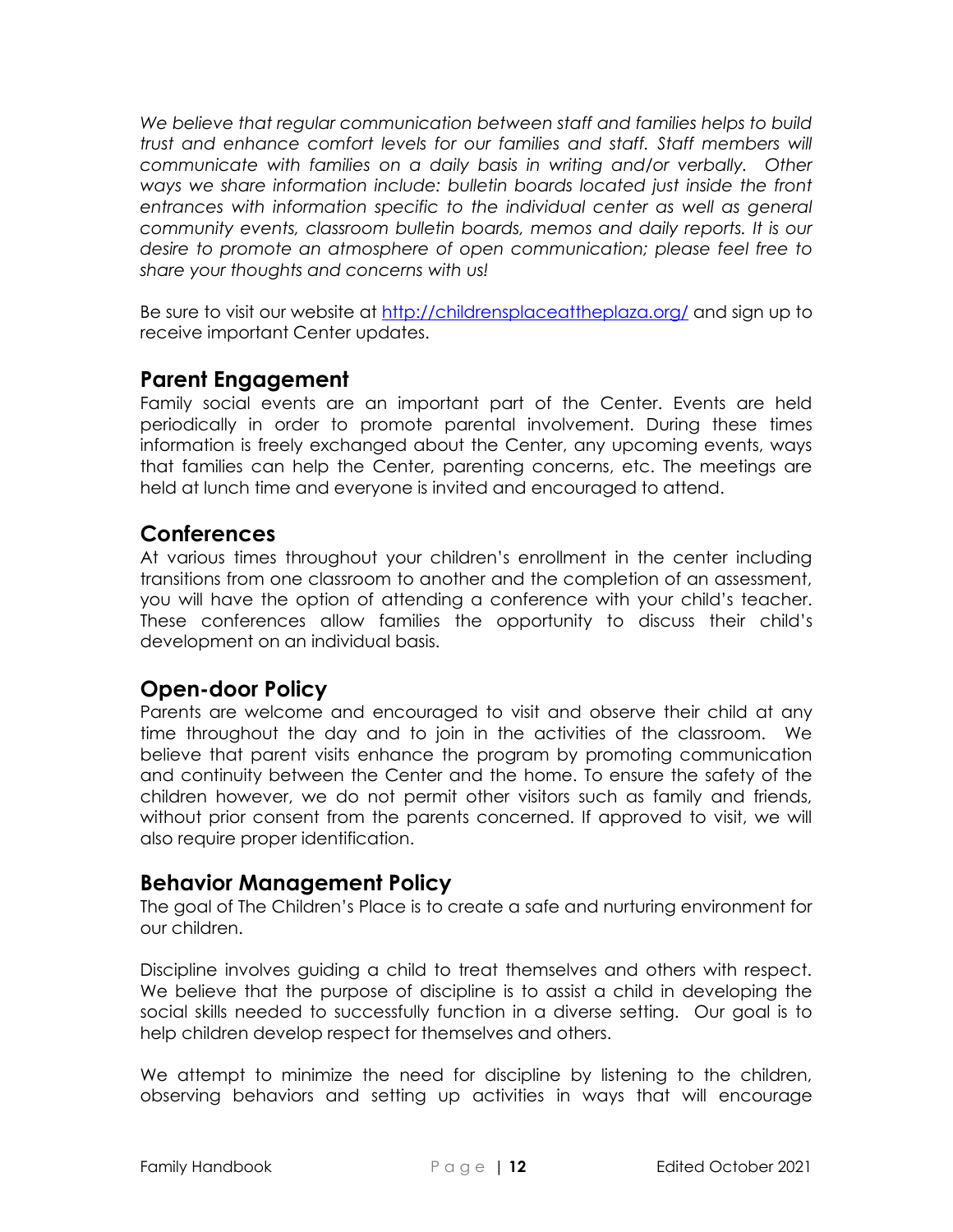participation and cooperation. We use consistency and positive reinforcement. Appropriate limits are set for the children and when possible the children are given the chance to make their own choices. All guidance is phrased positively and disapproval always focuses on the behavior, not the child.

Our teachers encourage and assist the children in working out problems with their peers by discussing the issue with them in appropriate language, verbalizing their feelings if possible and resolving the problem together. Children who are in the stage of developing early social skills will need more assistance than those whose skills are further developed in this area. A teacher will intervene immediately in all cases where there may be danger of a child being hurt. Where appropriate, the children involved will be offered suitable ways to handle the situation.

We do not equate discipline with punishment. When we discipline we are trying to teach, not punish. We will not use any type of corporal punishment or speak to a child in a degrading manner. A child is never bad, his/her actions may be inappropriate, but the child is NEVER referred to as a bad boy/girl.

## **Supplies Provided By Families**

Families are required to provide diapers, wipes, diaper cream, and sunscreen for their child as needed. Each child should also bring a blanket for napping which should be laundered weekly by the parent. Additionally, toddler and preschool children brush their teeth regularly and thus a toothbrush and toothpaste is also required.

Teachers will, at times, circulate a "wish list" of various items for each classroom. Families are under no obligation to supply items from the "wish list" but donations are gratefully accepted.

## **Toys**

Please allow the children to share the wide variety of communal toys available at the center by leaving your child's personal toys home. If a child does bring in a toy from home, staff cannot be responsible for those items. A stuffed animal or book/cd from home is welcomed to help ease transition to naptime. Action figures, toy guns, swords, or weapons of any kind are not allowed at the Center. Part of the Center's philosophy is to help children be responsible for themselves, their behavior and their property. When you pick up your child, please be certain to allow them time to put away the toys or materials they are working with. This will help your child learn that returning things to their appropriate place is important.

## **Photographs and Publicity**

Upon enrolling, you will be asked to sign a permission slip to allow center staff to take pictures of your child to be used for the website, social media, and the promotion of the Center and New York State partners.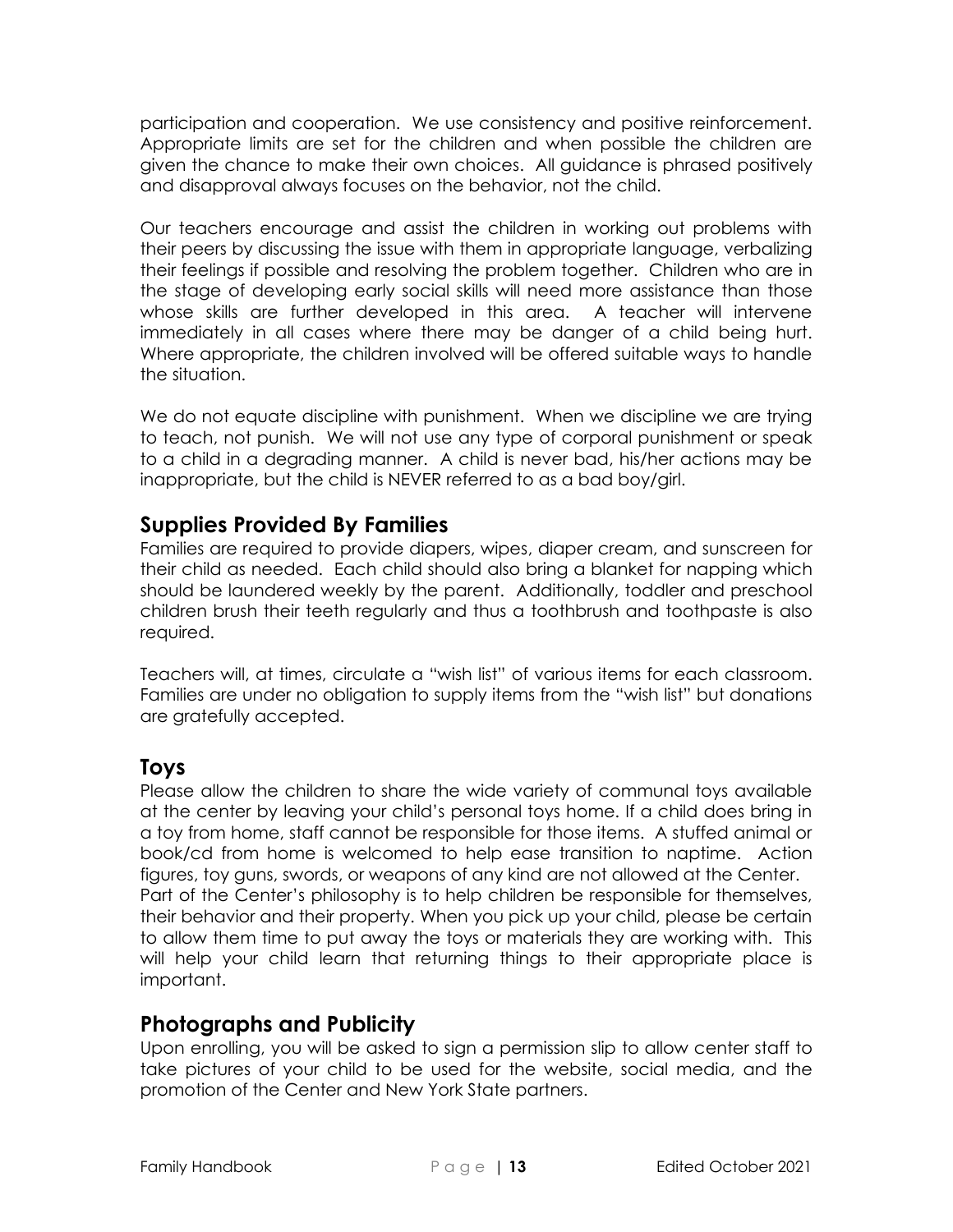#### **Rights of Non-Custodial Parents**

In the interest of the child, we will do what we can in order to provide both parents with communication about their child. We are happy to provide duplicate notices, and if requested, will set up two separate conferences.

Parents must provide a copy of any legal document regarding custody arrangements for the child. We will only be able to support what is in a court ordered document. Both parents will be allowed to visit and pick-up unless otherwise is specified in a court order.

# **HEALTH AND SAFETY**

#### **Health Policies**

Health policies are established and maintained to ensure a healthy, safe environment for the children and staff. Please be aware that children who are in group settings are exposed to more illnesses. Depending on your child's immunity, he/she may also be more susceptible. To minimize exposure and the spread of illness, please respect these policies. Staff will take all precautions possible, but we count on parents to do their part. Please call the Center and advise us of any illness or absence due to illness.

#### **Medical Examination and Forms**

As a licensed day care facility, the Center follows policies established by the Office of Children and Family Services and the New York State Department of Health. The Center is required to report all outbreaks of contagious illnesses to the Health Department. The Health Department, in certain instances, will make their own regulations with which the Center must comply (such as closing a room or requiring certain tests be conducted).

All parents **must** provide and annually update the Center with the following:

- A medical examination form as detailed in above (admission requirements). A completed blue card listing the work and home phone numbers of at least one other person to contact in case of an emergency and the name and phone number of each child's physician. If changes occur please let the staff/director know immediately.
- A signed medical permission form for emergency treatment to be used in the event that a parent cannot be reached.
- A list of any agent which may cause an allergic reaction in your child (i.e. bee stings or certain foods). A doctor's note for treatment will be kept in each child's file.
- If medication is necessary, it must always be available for your child at the Center.

#### **Medication**

New York State Office of Children and Family Services regulations state: "Children will not be administered any medication, prescription or otherwise,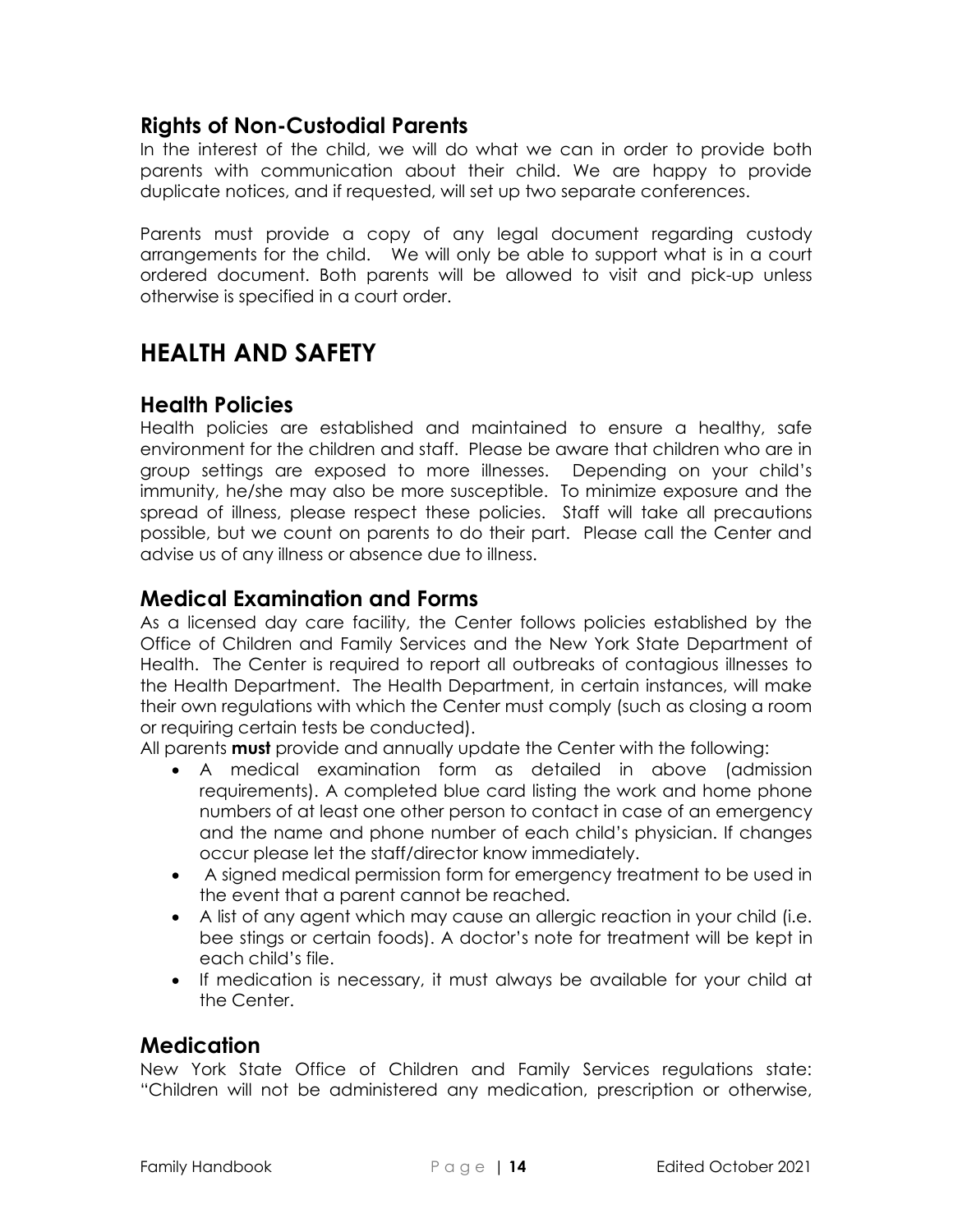except upon the written order from a physician." No exceptions will be made (Medication Consent forms are available in the office).

Medication must be in its original container including the pharmacy label, carefully labeled with the child's name, and safely and properly stored. It is best if the parent administers medication to his/her child. If this is not possible, the Center must have the written permission of the child's physician and parent on the authorized Medication Consent form. As stated above, this completed form must be on file at the Center before any medication can be administered.

#### **Illness**

It is best to keep your child home when he/she is feeling ill. Please make necessary arrangements for alternate care far in advance. Please contact the Center if your child is not planning to attend due to illness.

Please also be advised that it is not uncommon for children entering a group care situation for the first time to experience a period of increased illness while they build up immunities. We ask that you be aware of this possibility and prepare for it.

Sick children and children with a temperature constituting a fever will not be accepted at the Center. Parents should advise teachers if the child "seemed off" during the night or has been exposed to a communicable disease. The family medical practitioner should be told that the child is in a childcare center to help determine when he/she may return after a communicable illness. Parents will be notified if their child is exposed to a communicable illness while at the Center.

If your child becomes ill, he/she will be removed from the classroom and you will be called. Please come promptly. Parents are expected to get their child within a reasonable period of time, generally not longer than 30 minutes, following notification from the Center.

## **Accidents**

In the case of an accident at the Center, first aid will be administered by the Center personnel (if necessary, 911 will be called). An Accident Report will be filled out and filed by the teacher in charge at the time of the accident. The report will explain what happened, how the injury was attended to and how your child responded. A copy of the report will be placed in your child's cubby for you to sign. A copy will be kept on file and you will receive a copy to keep. In the case of a severe accident or injury, you will be contacted immediately. **Please be certain that current emergency contact numbers are on file with the Center at all times.**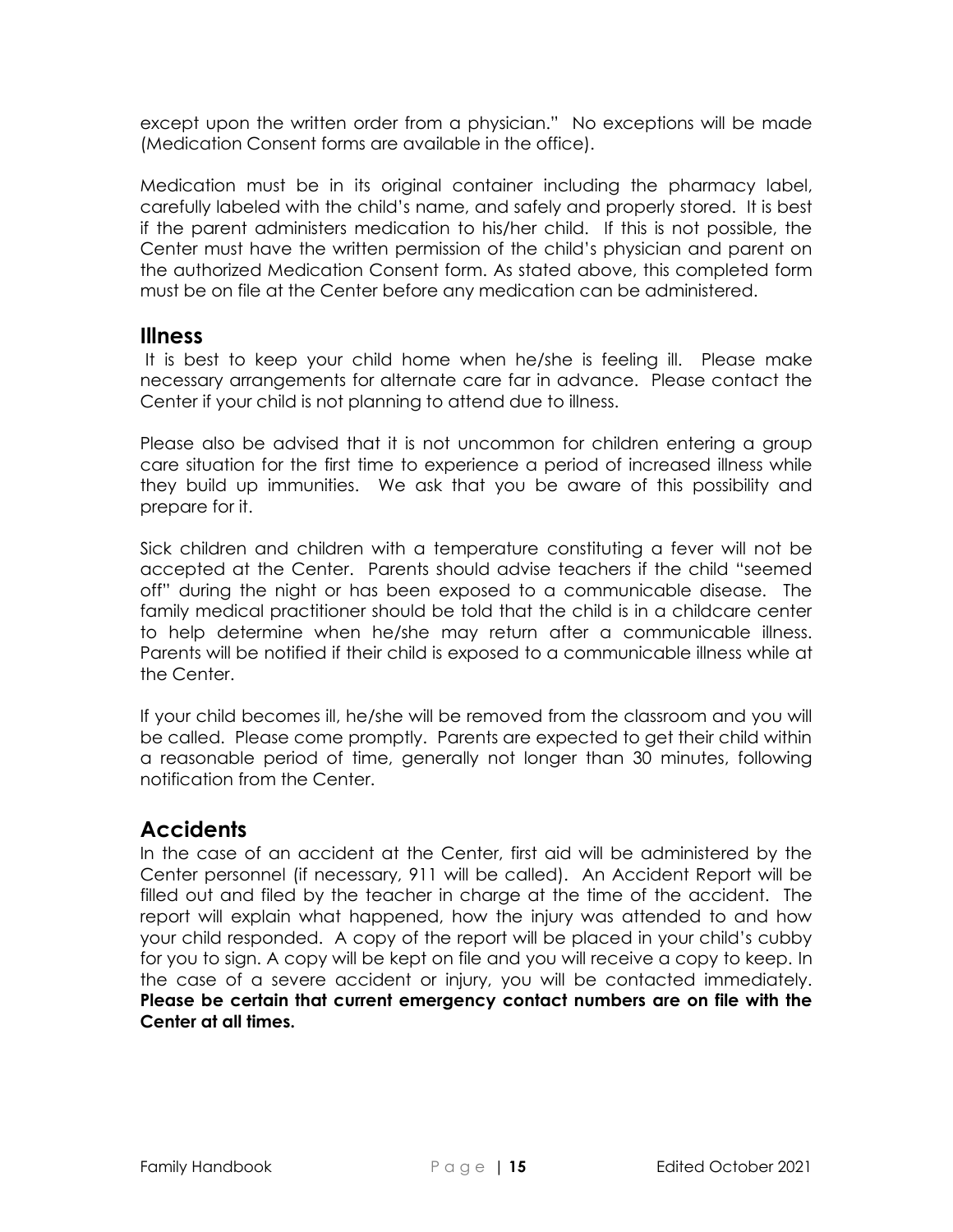#### **Health Guidelines**

The activities at the Center are busy, and would not be enjoyed by a sick or recuperating child since provisions are not made for a modified routine. If your child cannot participate in an "active childcare day," including going outside when everyone else does, he/she should be at home. Please wait until your child has fully recuperated before returning to daycare. The Director reserves the option of requiring a written note from your physician after any illness. In order to keep illnesses at a minimum, the Center requests that any child exhibiting the conditions noted in the table below should remain home until they are no longer ill.

| <b>Illness</b>                                          | <b>Symptoms/Notes</b>                                                                                                                                                                                                                                                                                                                                                                                                                                                                                                                                                                                   |
|---------------------------------------------------------|---------------------------------------------------------------------------------------------------------------------------------------------------------------------------------------------------------------------------------------------------------------------------------------------------------------------------------------------------------------------------------------------------------------------------------------------------------------------------------------------------------------------------------------------------------------------------------------------------------|
| Severe Colds                                            | With thick nasal drainage (sometimes yellow or green).<br>$\bullet$                                                                                                                                                                                                                                                                                                                                                                                                                                                                                                                                     |
| Fever<br>(Temperature of<br>101 degrees F or<br>higher) | Running a fever the evening before attending childcare,<br>$\bullet$<br>they should remain home.<br>If temperature is "normal" only with Tylenol, your<br>child is still contagious.<br>If your child runs a fever while at childcare, you will be<br>$\bullet$<br>contacted to pick him/her up from the center.<br>If your child has been sent home from childcare with a<br>$\bullet$<br>fever, he/she may not return to the Center the next day.<br>Your child must be fever-free for at least 24 hours before<br>returning to the Center.                                                           |
| Diarrhea                                                | Toddlers and older children who have two diarrhea<br>$\bullet$<br>stools in 24 hours or who refuse fluids generally have<br>infectious diarrhea and should be kept home.<br>Please do not bring your child to childcare until bowel<br>$\bullet$<br>movements are normal and fluid intake is good.<br>If diarrhea occurs at the Center two or more times, it will<br>$\bullet$<br>be cause to send your child home.<br>Children must be diarrhea free for 24 hours before<br>$\bullet$<br>returning to the Center.<br>Exclusion may include diarrhea associated with diet<br>changes or antibiotic use. |
| Vomiting                                                | Vomiting once in the preceding twenty-four hours should<br>$\bullet$<br>be kept home.<br>Child should be able to tolerate a regular diet during the<br>$\bullet$<br>day.<br>If vomiting occurs at the Center, it will be cause to send<br>$\bullet$<br>your child home.<br>A child may not return to childcare for 24 hours after the<br>$\bullet$<br>last episode of vomiting.                                                                                                                                                                                                                         |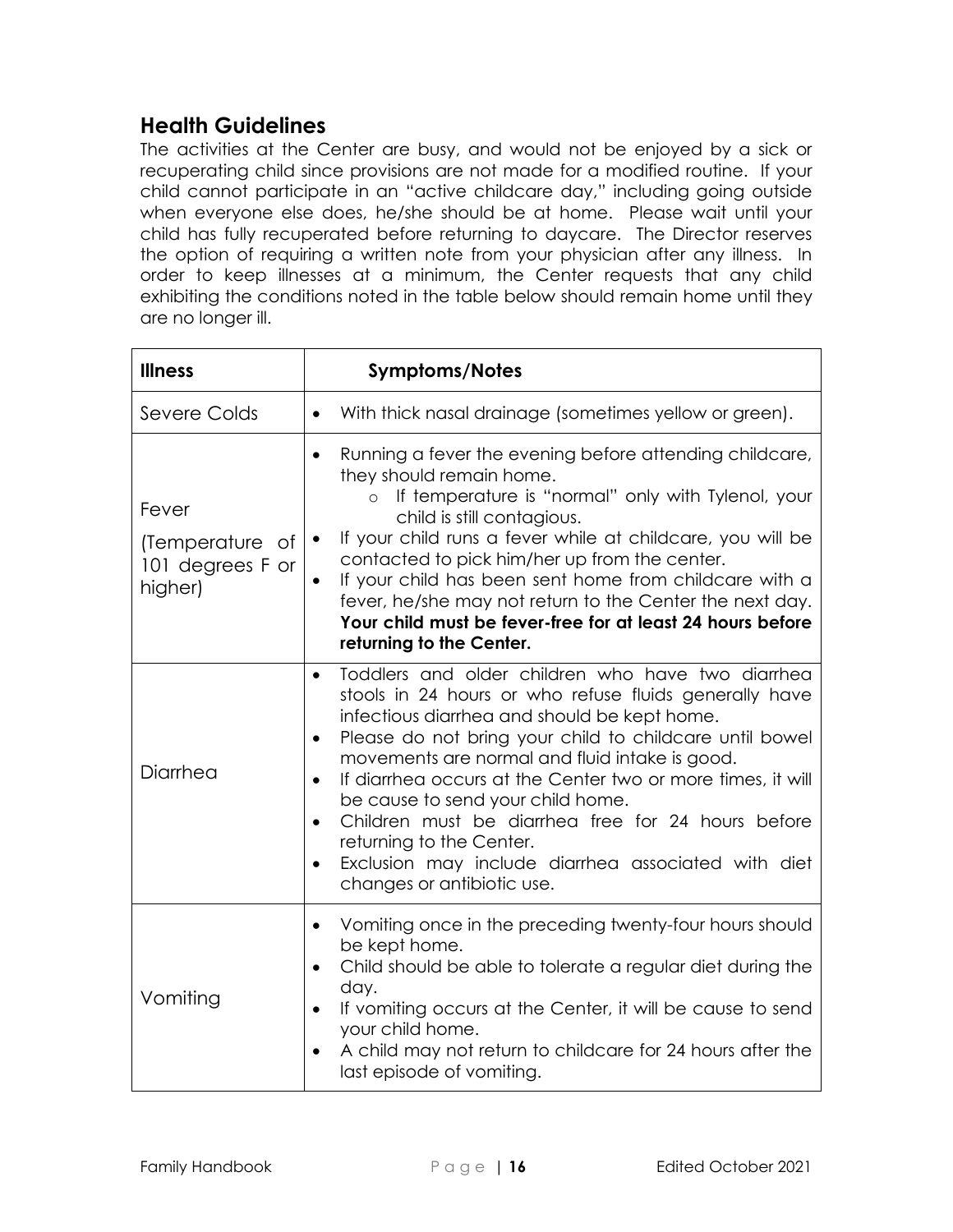| Upper<br>Respiratory<br>Symptoms                                 | Profuse nasal discharge, recurrent sneezing and/or<br>cough, listlessness, fever, and inability to keep up with<br>the day's activities.<br>o Asthma related problems are excluded from this.<br>The above symptoms should be presumed to mean<br>acute infectious illness; your child should be kept home. |
|------------------------------------------------------------------|-------------------------------------------------------------------------------------------------------------------------------------------------------------------------------------------------------------------------------------------------------------------------------------------------------------|
| Undiagnosed<br>Rash                                              | Unless specifically diagnosed by your doctor as non-<br>٠<br>contagious, the Center will send home any child who<br>has, or develops a rash during the day.                                                                                                                                                 |
| Head lice                                                        | No-nit policy: you are encouraged to do your part at<br>home with routine screening, early detection, accurate<br>identification and thorough removal of lice.<br>If you suspect your child may have head lice you should<br>keep him or her home.                                                          |
| <b>Bacterial</b><br>infections<br>(including<br>strep<br>throat) | Child may return to the Center after 24 hours of<br>antibiotic therapy.                                                                                                                                                                                                                                     |

## **Diaper Changing and Toileting**

Sanitary measures are utilized to prevent health risks to both children and staff. These include the staff's use of disposable gloves while diapering and thorough washing of hands after they have been removed. When diapering your child at the Center, we ask that you please follow the same procedures.

## **Hand Washing**

The first line of defense against infectious disease is proper hand washing. The staff at the Center are instructed in the techniques of proper hand washing which helps the children learn the proper way to wash their hands as well. Hands are washed before entering the classroom, before and after meals/snacks, after every diaper change or use of the toilet, after contact with nasal/mouth secretions, and other times as deemed appropriate.

# **EMERGENCY PROCEDURES**

## **Fire Drills and Evacuation Drills**

Monthly fire drills are conducted by the NYS Office of Fire Prevention and Control. In addition, emergency evacuations will be conducted at least twice a year.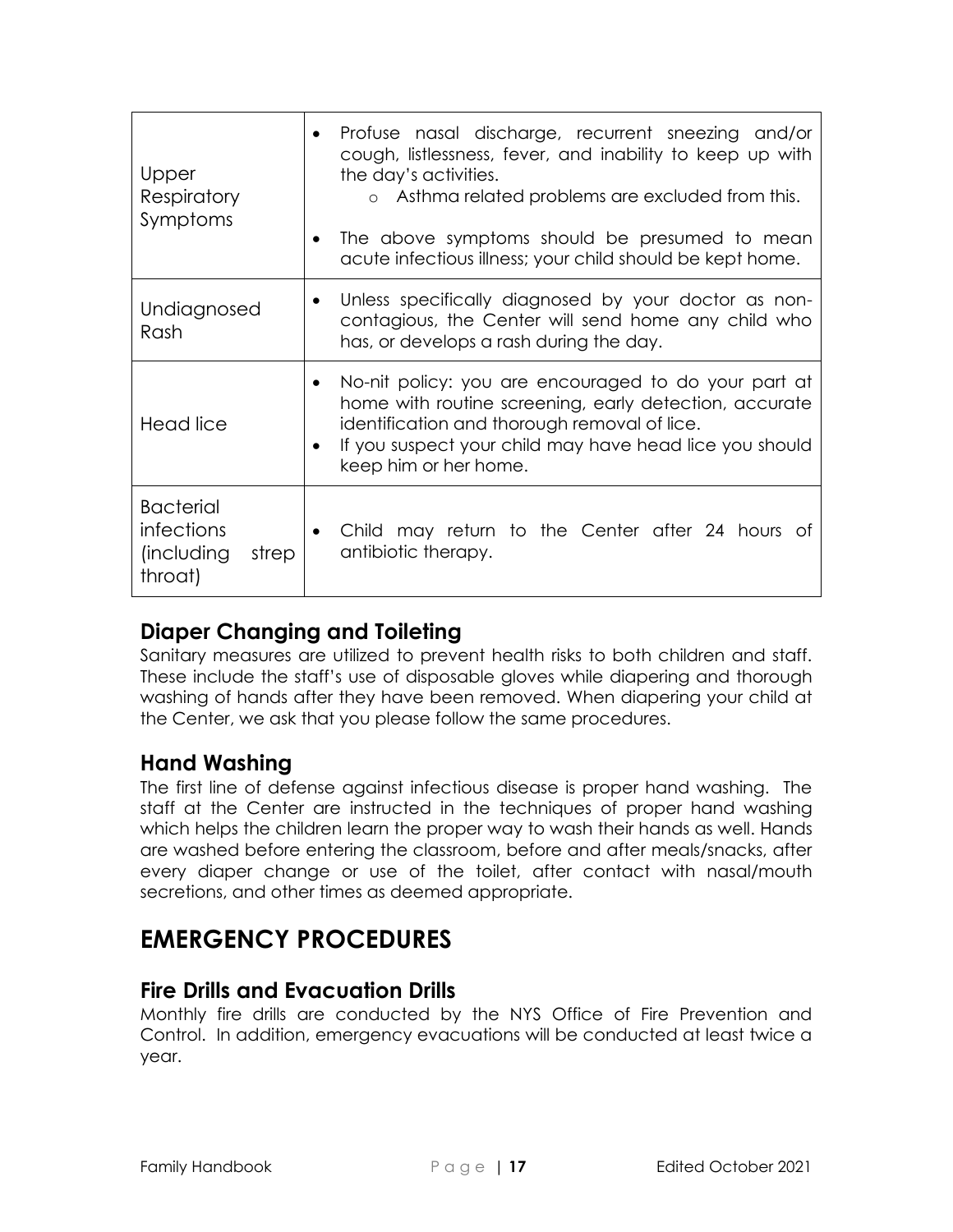Our evacuation procedures are as follows:

- The Children's Place at the Plaza-Main Building: We will proceed through the lobby of the Core II (DMV) building on to South Swan Street and walk to the Legislative Office Building. In the event of an emergency situation that prevents us from returning to the day care, you will be contacted to pick up your child at the LOB on the State Street Entrance. Please bring a photo ID to present to the guard for access to the LOB.
- The Children's Place at the Plaza-Crystal Room: We will exit the crystal room to the Plaza and walk to Madison Ave. We will enter the Concourse from Madison Ave. at the underpass across the street from the NYS Museum. In the event of an emergency situation that prevents us from returning to the day care, you will be contacted to pick up your child on the far end of the South Concourse.
- The Children's Place at State Ed.: The dedicated area for fire drills is the corner of Washington Avenue and N. Hawk Street. In the event of an emergency situation that prevents us from returning to the day care, you will be contacted to pick up your child at the CSEA Union Building on Washington Ave.

# **FISCAL POLICIES**

#### **Pre-Enrollment Fees**

Upon acceptance, a \$25.00 non-refundable registration fee, per child, is required. This fee is not applicable to the deposit or tuition requirement.

Upon acceptance, a deposit equal to two weeks tuition will also be required. For subsidized families a deposit of one week's tuition is required. This deposit will be held interest free and will be applied to the final two weeks of the child's attendance with the required two-week notice. Please understand without the two-week notice, the deposit will be forfeited. One half of the deposit may be paid in four equal installments over the first four weeks of the child's attendance.

## **Tuition Fees/Late Fees**

Tuition is charged on Friday for the following two weeks and is due by the following Friday at the close of business. Any tuition received after Friday may be charged a late fee of \$25.00. We do not accept cash payments over \$25.00. Payments can be made by checks, money orders or automatic transfers through SEFCU.

If tuition has not been paid by the Friday of the first week of service, then child care services may be denied the following Monday. Any deposit paid will be forfeited and the Center will continue to seek payment for any outstanding fees owed.

It is preferable that tuition be paid in the form of a check. However, if you need to pay in cash, you must deliver the tuition to an office staff member and secure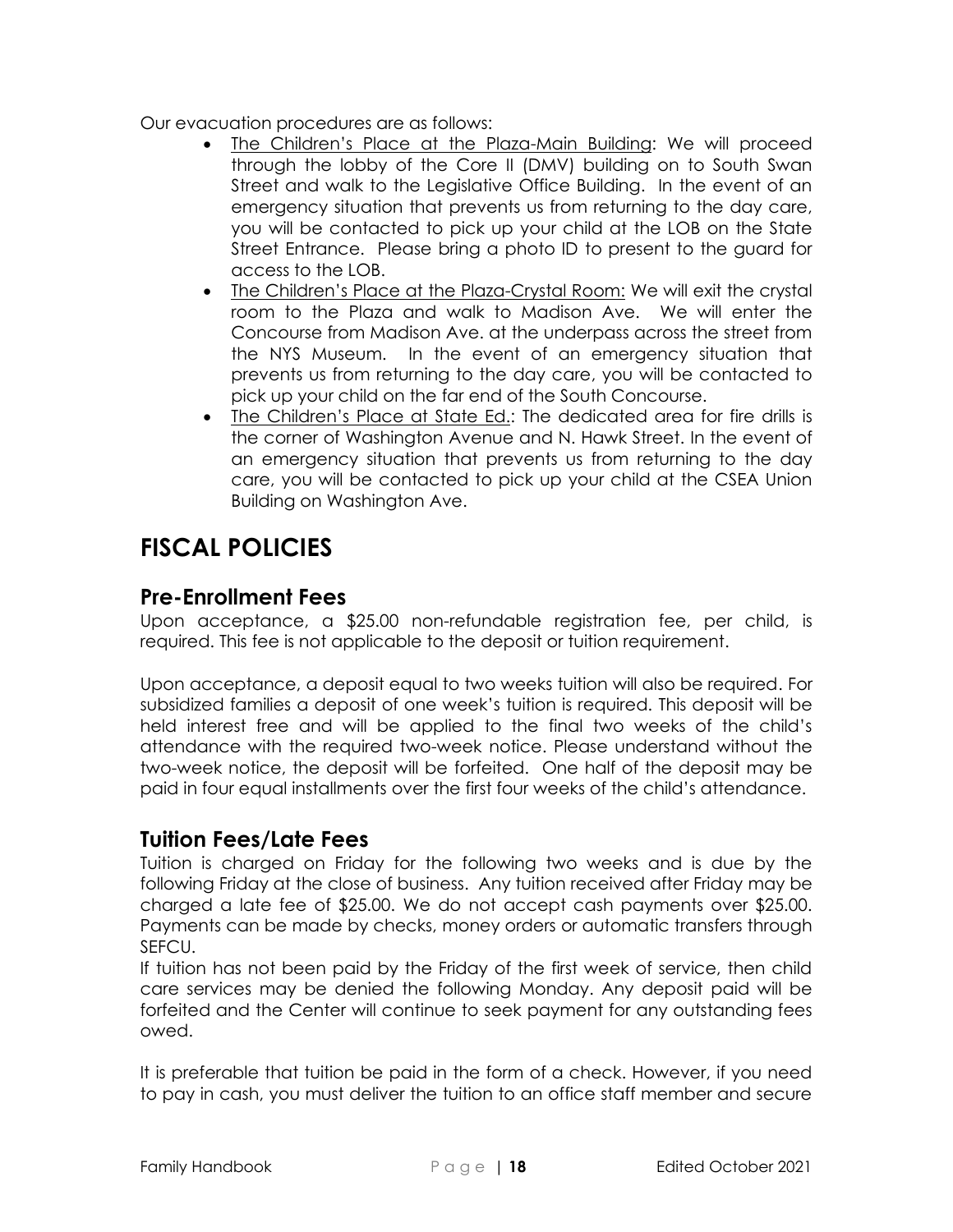a signed receipt (cash payments over \$25.00 are not accepted). In the event of a billing disagreement, no credit will be provided without a signed receipt.

All tuition payments should be placed in the locked box that is attached to the office door. There are no tuition credits for vacations, illnesses or holidays.

#### **Returned Checks**

A \$20.00 penalty will be charged for all returned checks. This fee will be billed at the time of the occurrence.

#### **Sibling Discount**

There is a 10% reduction in tuition for families who have more than one child enrolled in the Center. The tuition reduction will be taken off the oldest child's tuition. This discount will continue as long as more than one child is enrolled at the Center.

#### **Late Pick-up Fees**

If you arrive after closing time you will be charged \$1.00 for each minute that you are late. You will also be asked to sign a late pick-up form. The fee will be billed with your next tuition invoice. In the event a child is not picked up 30 minutes after closing time and no emergency contacts are available, the Center reserves the right to contact the Police Department. Closing times are as follows:

> Children's Place at the Plaza: 5:30pm Children's Place at State Ed.: 5:30pm

#### **Fund Raising**

Several times a year the Center organizes fund raising events to support the curriculum. The Parent Committee currently raises funds to enhance the children's cultural and educational experiences. If you would like to participate in the organization of any of these events, please contact the Director or any board member.

# **WITHDRAWAL FROM PROGRAM**

Withdrawal from the Center requires written notification no less than two weeks prior to the intended date of departure. This allows the Center time to fill the vacancy. Failure to submit your notice within the required amount of time will result in the loss of your two-week tuition deposit.

It is our goal to try and meet the special needs of all the children enrolled at the Center. If needed, we will conference with you, make recommendations and help you obtain outside resources. However, there are times when our program may not be the best situation for a particular child or their family. In the event that this occurs, we reserve the right to disenroll you from the Center. We will however, make every attempt to refer you and your child to a program more suited to meeting your family's particular needs.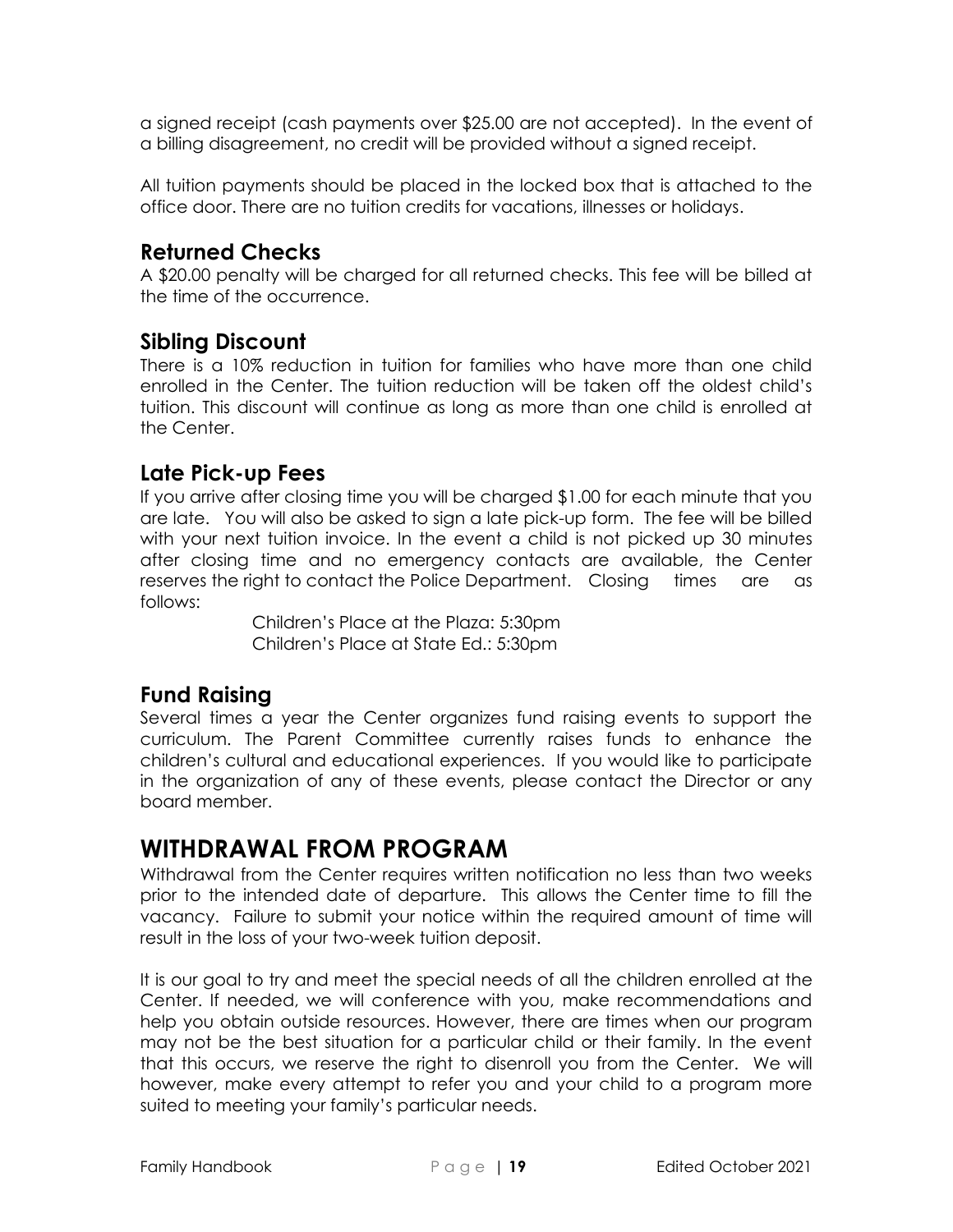# **DISENROLLMENT**

The Center reserves the right to disenrollment a child. Parents will be given written warning and notification prior to disenrollment when possible. Grounds for disenrollment may include, but are not limited to:

- unpaid tuition for more than two weeks
- three or more bounced checks within a six month period
- chronic lateness in picking up a child after the Center closing time
- parent behavior that is abusive (verbally and/or physically abusive) or detrimental to the program or well-being of children or staff
- after all attempts have been made to improve the situation, persistent child behavior that is abusive or detrimental to the program or well-being of other children or staff
- parent refusal to meet with staff
- the necessity of administering medical treatment for which staff is not trained
- care exceeding staffing ratio abilities

Any remaining tuition deposit, after all financial obligations are met, will be refunded. The above situations are provided for guidance only. Any circumstances which threaten the health and safety of children, parents or staff may result in immediate disenrollment.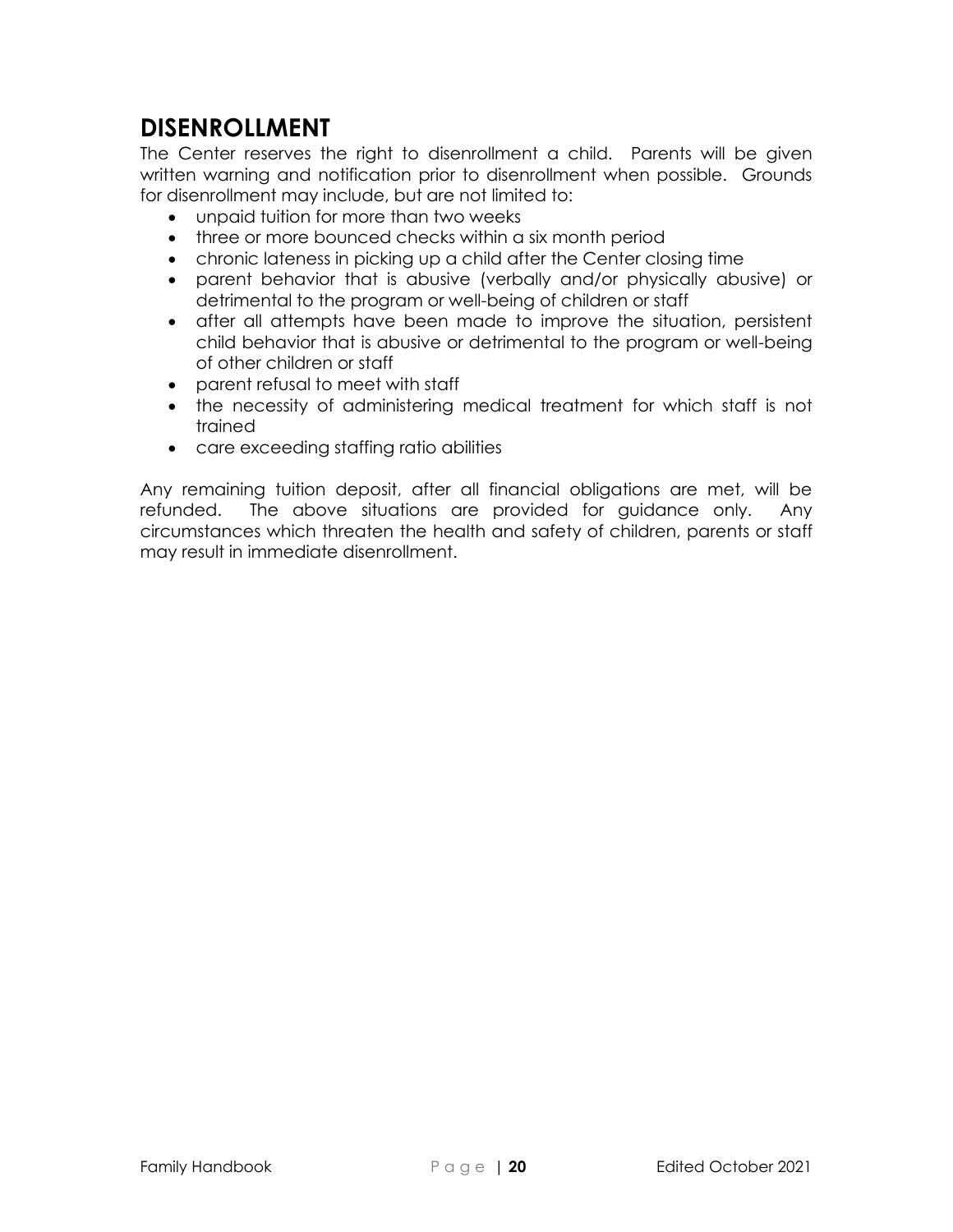## **Emergency Procedures due to Pandemic or Catastrophic Health Emergency** *(updated June 27, 2020)*

Children's Place at the Plaza/ Children's Place at State Ed/ Crystal Room (here in after referred to as the center) will implement the Pandemic Section of the Parent Handbook under the guidance and direction of the program administration, local licensing agency, federal, state and local governmental agencies. To ensure the safety of children, families and staff, the center will monitor the situation and take into account the guidance and suggestions from the aforementioned authorities. Decisions made

by the center will consider the safety of children, families and staff. Program changes may include:

## **Unplanned Center Closures**

On occasion, we may need to close due to circumstances beyond our control and without much warning. During these situations, we must strive to ensure the financial sustainability of the center, as well as work as creatively as possible to provide care and support to our families and staff.

#### **Remote Learning Opportunities During Closure (if staff remain employed):**

- Teachers will maintain ongoing communication with families and children.
- Online platforms (such as Facebook, Zoom, Google Hangouts, apps like ClassDojo and Brightwheel) will be utilized for activities, sing along and story time.
- Phone calls, emails and newsletters will be sent regularly from teachers and administrators.

#### **Changes When Program is Reopening:**

When the program reopens, all required protocol mandated by the local licensing agency, federal, state and local governmental agencies will be initiated. Some examples of practices that may be implemented are:

- Temporary reduction of program hours: hours will be based upon staff availability and parent need. Reduced hours may also be considered to provide staff with enough time for extra cleaning and program planning.
- Enhanced health screenings and temperature checks upon arrival.
- Stricter child exclusions for signs of illness.
- Limitation of family members in the building: Rest assured, you will always have access to your children, but in an effort to reduce the number of people coming into the building we have amended our drop off/pick up policy. Please note, if you do enter the building, you will be required to follow our health screening procedures, must wear a mask and follow physical distancing guidelines.
- Elimination of non-essential visitors into our building.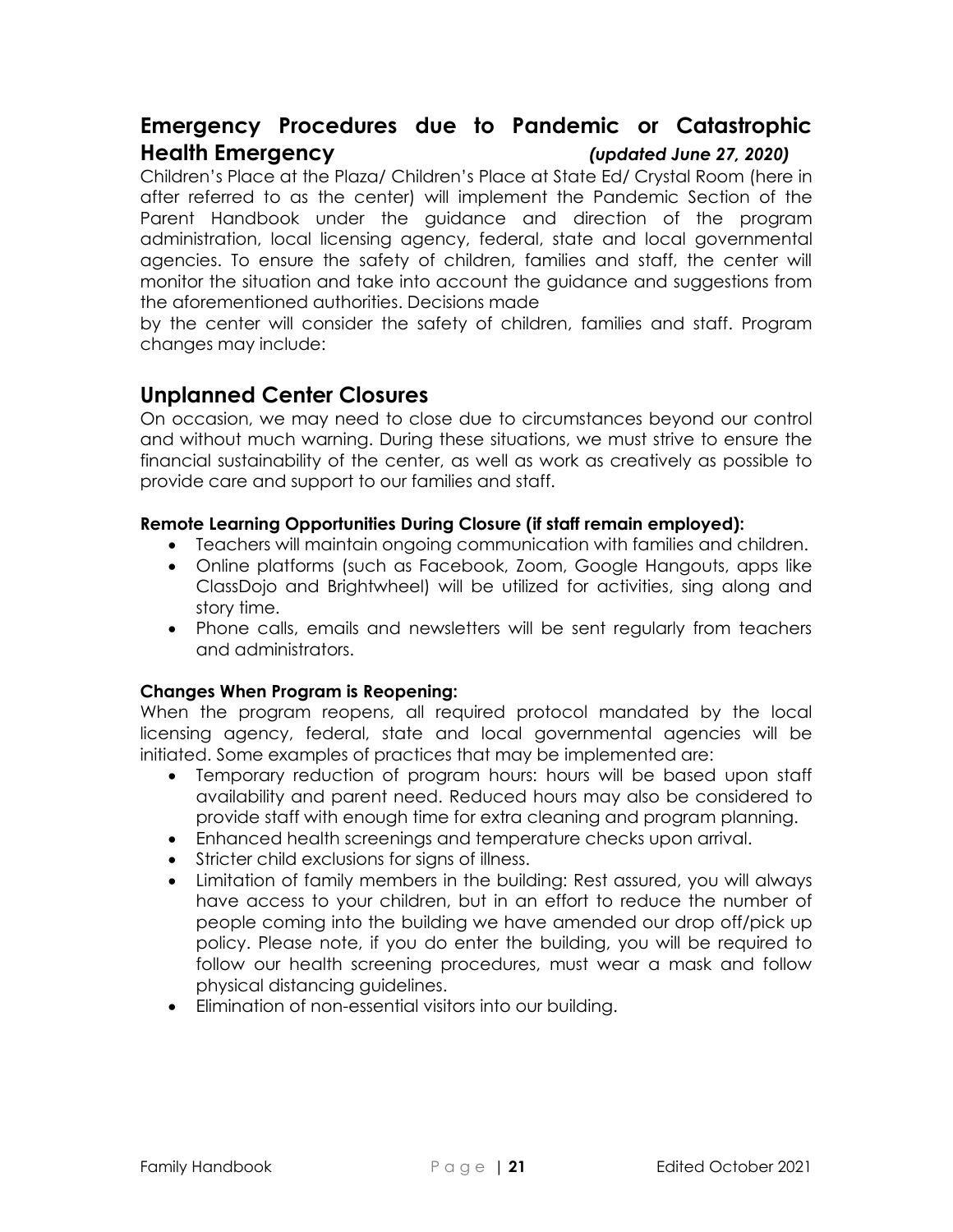#### **Tuition Agreement Contract**

#### **Tuition Payments Due to Catastrophic Event or Public Health Emergency (Pandemic)**

**Tuition Payments**: Under normal situations, families are expected to pay tuition regardless of whether your child attends the program or not. Tuition payments secure a space for your child and allows the center to pay for expenses, which includes staff salaries and benefits. In the event that the program is closed due to a sudden catastrophic event, including but not limited to: weather-related emergencies, terrorism, or public health emergencies such as a pandemic, tuition will be expected as follows:

- For the first closure of our center due to a catastrophic event or public health emergency, families will be charged full tuition.
- For any extensions or additional closures: a reassessment of tuition billing will be conducted and communicated to families.

**Hold Policy:** If the program reopens and you are not comfortable with returning, contact the director to request your space be temporarily held. Determination is based on enrollment, staffing and current waiting lists and this may involve a monetary fee.

I acknowledge that I have read and understand the tuition policies and know that I am responsible to pay tuition in accordance with your policies if a catastrophic event such as a pandemic were to occur.

The center has taken several steps to implement recommended guidance and protocols issued by local, state and federal Public Health Agencies for slowing the transmission of COVID-19. The undersigned acknowledges and agrees that the center may revise its procedures at any time based on updated recommended guidance and

protocols issued by said local, state and federal Public Health and Regulatory Agencies and further agrees to comply with the center's revised procedures while utilizing the facilities and services.

The undersigned further acknowledges and agrees that, due to the nature of the facilities and services offered, social distancing of 6 feet per person among children and their caregivers in a childcare setting is not possible.

I understand that the program will be following social distancing and other procedures to ensure that children and families are coming into a safe and clean environment daily. Despite the program's heightened efforts to mitigate such dangers, exposure to COVID-19, for my child or a member of my family may happen.

I hereby release the center from any liability as a result and will not sue the center or any staff member affiliated with the program, should my child or a member of my family contract this virus.